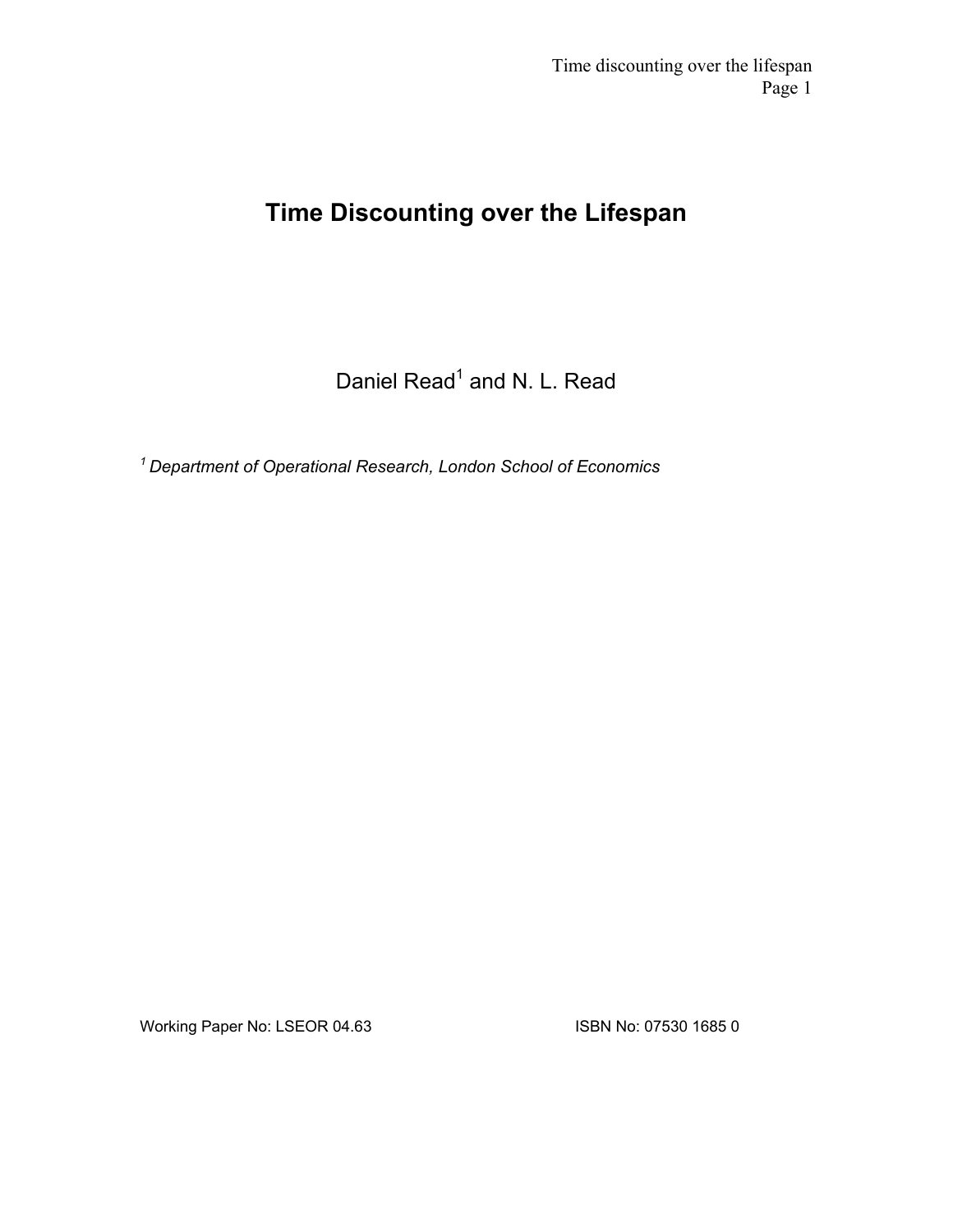### First published in Great Britain in 2004 by the Department of Operational Research London School of Economics and Political Science

Copyright © The London School of Economics and Political Science, 2004

The contributors have asserted their moral rights.

All rights reserved. No part of this publication may be reproduced, stored in a retrieval system, or transmitted in any form or by any means, without the prior permission in writing of the publisher, nor be circulated in any form of binding or cover other than that in which it is published.

Typeset, printed and bound by: The London School of Economics and Political Science Houghton Street London WC2A 2AE

Working Paper No: LSEOR 04.63 ISBN No: 07530 1685 0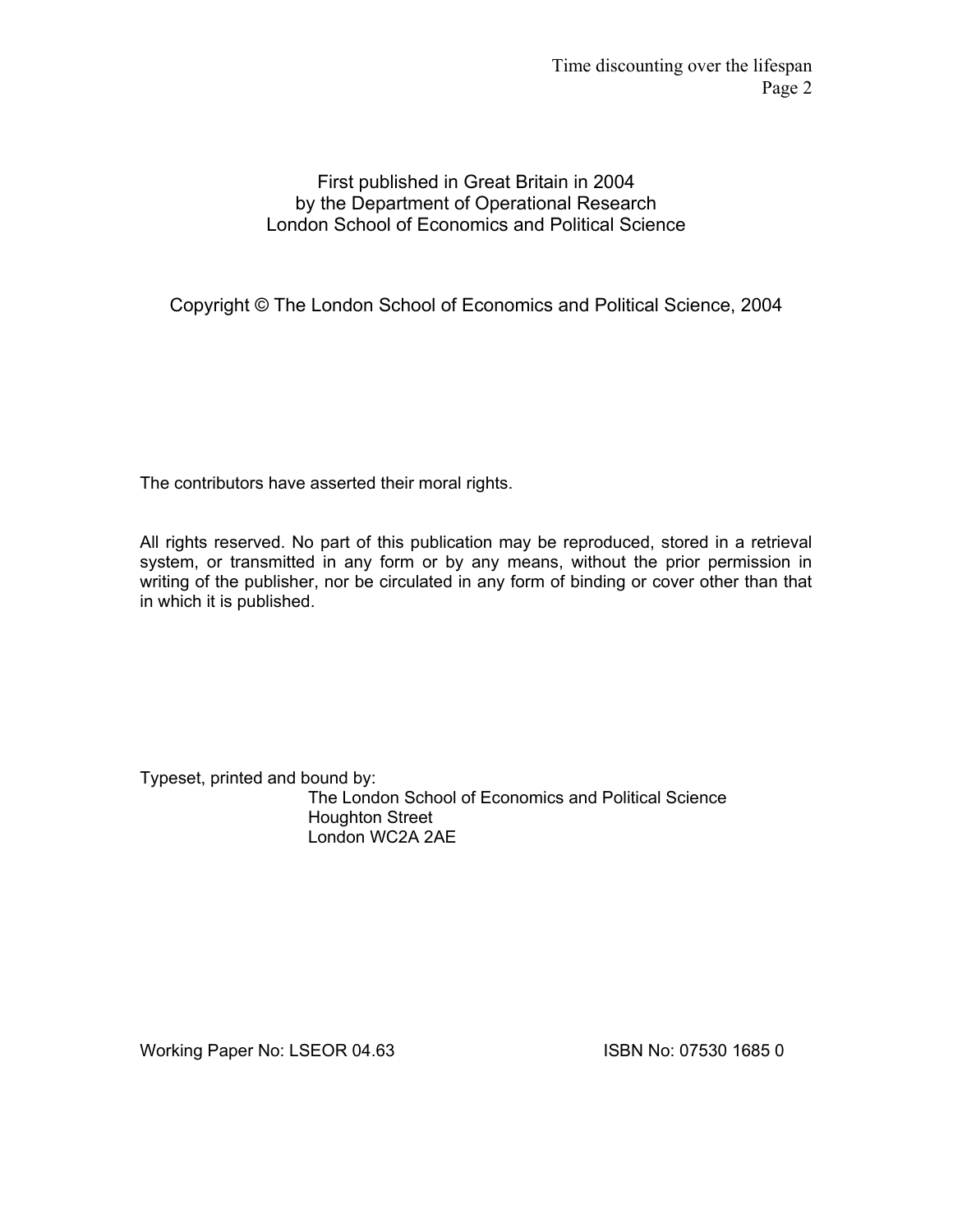### **Abstract**

Several theories of intertemporal choice predict systematic age differences in the rate at which people discount the future. Different theories, however, predict different patterns: One predicts that discounting will decrease over the lifespan, so that young people will discount more than the middle aged or elderly, another suggests it will increase over the lifespan, and yet another suggests that the middle-aged will discount less than either the young or the old. We conduct a study testing these predictions. 123 respondents between the ages of 19 and 89 made a large number of time discounting decisions on both computerized and paper-and-pencil questionnaires. The results suppported the view that older people discount more than younger ones, and that middle aged people discount less than either group. This finding appears to contrast with earlier work (Green, Fry and Myerson, 1994) but, as we show, our results are remarkably congruent with that study. We conclude by considering whether our results can be reconciled with the fact that young people commit more apparently impulsive acts than do the elderly.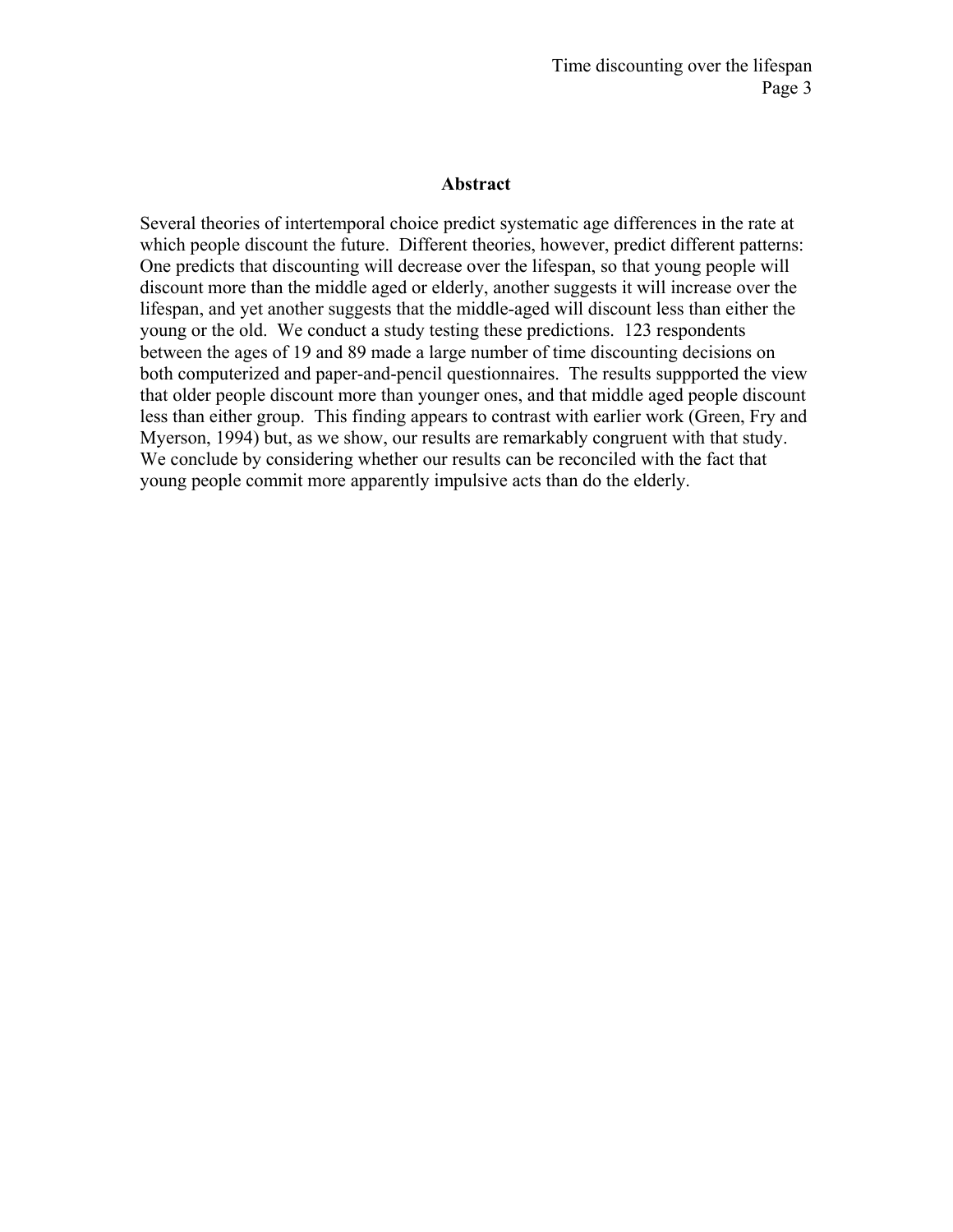Immediate benefits are normally preferred over delayed ones, and delayed losses over immediate ones. This preference pattern has been described using a variety of related terms including impatience, impulsiveness, positive discounting, and (for economists) a positive marginal rate of intertemporal substitution. It is generally assumed that each individual is characterized by how he or she discounts future outcomes as a function of their delay, with those we can call 'more patient' demonstrating it by their greater willingness to take larger-later rewards over smaller-sooner ones (Mischel, Shoda & Peake, 1988; Strotz 1955).

One individual difference factor that has been the focus of much discussion is age. Everyday observation suggests that patience (or, *im*patience) changes over the lifespan. Young children are notorious for being unable to resist their impulses even for seconds, and teenagers are likewise thought to be always struggling against parental control, while as people get older they become increasingly willing to wait. The changes early in life are reflected in most developmental theories. Freud (1911/1959) proposed that as children grow, they become able to transform what they desire into an 'internal image' toward which they can direct their efforts – in this way they become able to disconnect their motivations from the 'here and now.' In a similar vein, Mischel, Shoda and Rodriguez (1989; c.f., Metcalfe & Mischel, 1999) propose that children learn to transform the 'hot' thoughts associated with immediate gratification into 'cool' ones.

Such theories concern how initially id-driven *children* learn to wait, but do not address whether adults also change in their time preference over the lifespan. However, some recent theoretical developments in 'evolutionary economic psychology' have examined how time discounting is likely to develop over the adult years. These developments, described in the next section, are the impetus for the present paper, which provides the first systematic empirical study of whether, and how, time preference changes from young adulthood through to old age.

### **Theoretical models**

In this section we describe three analyses of how people should discount the future as a function of age that make similar assumptions yet reach different conclusions. Underlying each account is the idea that solving the problem of *why* people discount the future is the same as solving the problem of how the benefits (or utility) that people obtain from consumption changes over time (c.f., Read, in press). To illustrate, consider the following standard measure of time discounting, the 'discount factor:'

$$
\delta = \left(\frac{x_1}{x_2}\right)^{\frac{1}{t_2 - t_1}}\tag{1}
$$

Where  $x_1$  and  $x_2$  are benefits that will be received at time 1 and 2 ( $t_1$  and  $t_2$ ), and time is measured using a standard interval. The discount factor can be measured by finding a point of indifference between receiving  $x_1$  at  $t_1$  and  $x_2$  at  $t_2$ . For instance, one may be indifferent between £100 now and £150 in one year, so that the measured discount factor is: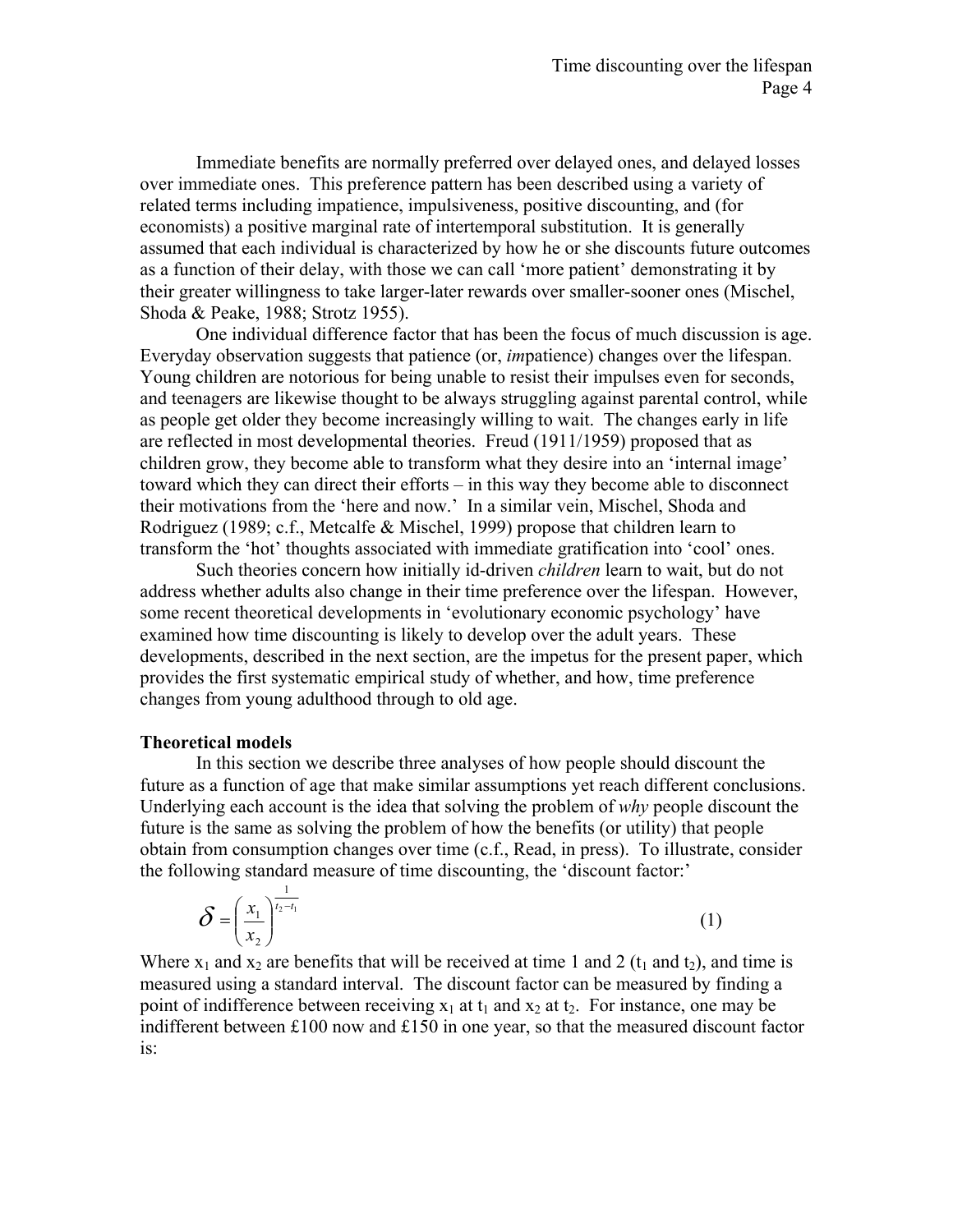$$
\delta = \left(\frac{100}{150}\right)^{\frac{1}{1-0}} = 0.67.
$$

How might this discount factor arise? Two broad classes of possibility have been proposed (see, Frederick, Loewenstein & O'Donoghue, 2002; Read, in press). First, discounting is an individual taste that may have been acquired or inherited, but is not amenable to further analysis (Strotz, 1955; Fisher, 1930). This is the kind of taste with which we say there is 'no arguing.' Second, discounting is the result of maximizing utility given the fact that the utility from outcomes differs depending on when they are received, and there is uncertainty about whether they will be received at all. To illustrate, let us return to the decision maker who is indifferent between £100 now and £150 in one year. Assume this decision maker is maximizing the total utility he gets from his choices. If he receives £100 now he will experience some utility now, call this  $u_0(\text{\pounds}100)$ , and if he receives £150 in one year he will experience some utility then, call this  $u_1(\text{\textsterling}150)$ . Moreover, there is some chance that he will not get the £150 – perhaps the promise will not be kept, or he will die in the interim. If we let  $p_1$  denote the probability that the delayed £150 will be received, then he is indifferent between the options because:

 $u_0(\text{\pounds}100) = p_1u_1(\text{\pounds}150).$ 

That is the utility from £100 now is equal to the *expected* utility from £150 in one year. The *observed* discount factor  $\delta$  = .67, therefore, reflects both changes in utility and uncertainty. Modern analyses of the relationship between age and discounting are based on the idea that both uncertainty and the utility function change systematically over the lifespan.

For Rogers (1994) the utility function is defined by Darwinian fitness which means, approximately, the representation of one's genes in future populations. The central idea is that the point of indifference for an intertemporal tradeoff occurs when the later benefit increases expected fitness just as much as the earlier one. As a *very* rough illustration, if the same fraction of a child can be obtained by receiving £100 now or £150 in one year, then the decision maker should be indifferent between those payments. The utility function, therefore, represents the contribution to Darwinian fitness from consumption, and the discount factor represents the ratio between the expected contributions to fitness at different ages. Rogers shows how, given how fertility changes over the lifespan, there should be a consistent relationship between age and time discounting. Young adults can get the most benefit from a unit of resource, and so they should discount more than older adults, especially for short time horizons (i.e., five years or so). Older adults becoming increasingly less able to directly transform resources into offspring, and so become more willing to delay and will even choose to transfer resources to their offspring. Moreover, young children and pre-teens should discount less than younger adults, because they cannot yet produce offspring – they are better off waiting, by transferring resources to their future selves. Based on actual fertility data, Rogers concludes that young adults around age 20-30 will show a *δ* of approximately .95 for short-to-medium time horizons (5 years or so), while people 40 years and above will show a  $\delta$  of .98 for the same time horizon. Most of the effect in Rogers' model occurs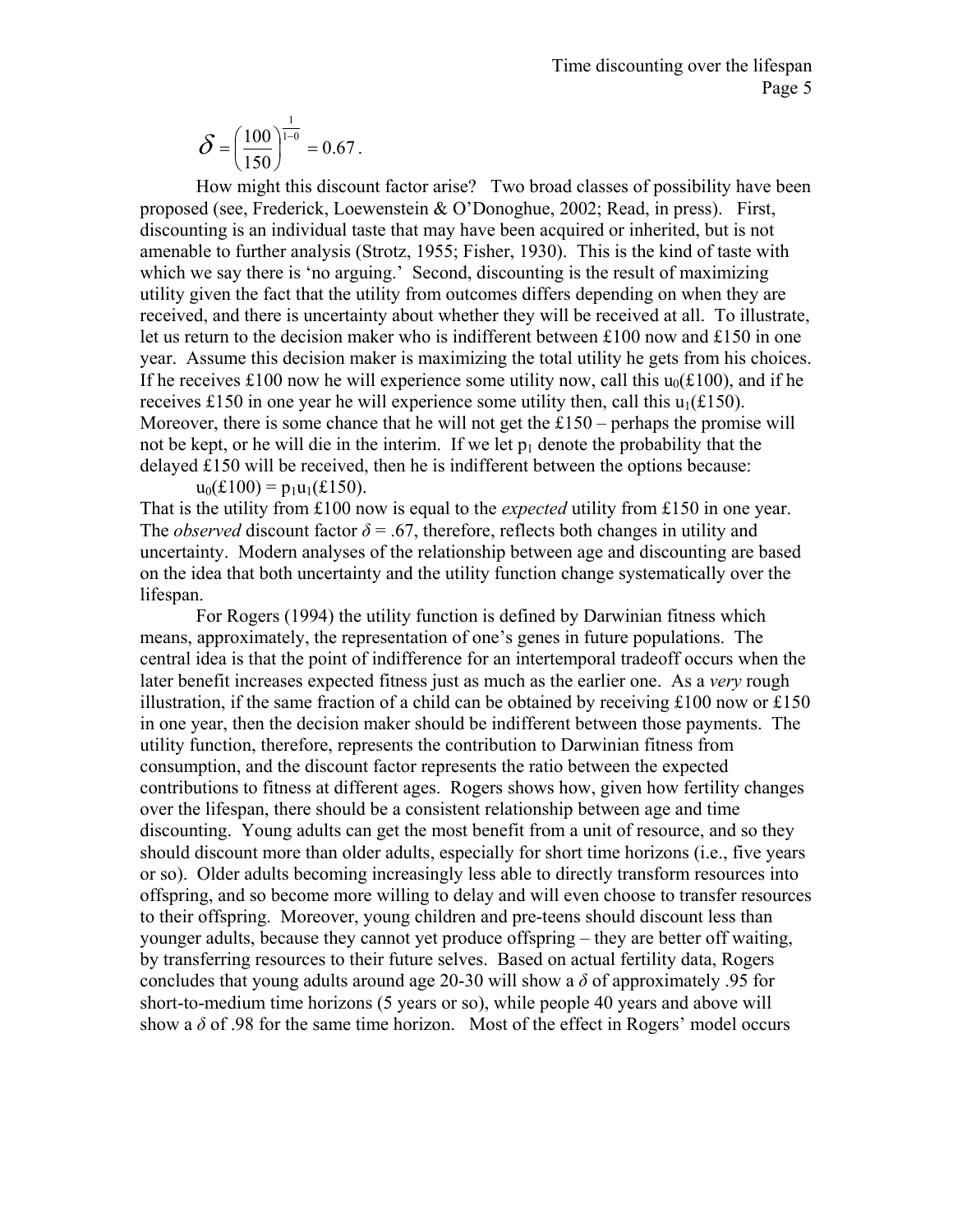for people in their 20s and for fairly short time horizons – for more mature adults and longer time horizons Rogers anticipates a more-or-less constant value of  $\delta^1$  $\delta^1$ .

 Trostel and Taylor (2001) also argue that age-related changes in the utility function determine time preference, but do so by defining the utility function differently. Rather than focusing on the direct contribution of consumption to Darwinian fitness, they argue that  $\delta$  reflects the rate at which the ability to enjoy consumption changes over the lifespan<sup>2</sup>. The starting point of the argument is that over the lifespan people's capacity to undertake pleasurable activity deteriorates, meaning that  $u_i(x)$  will be lower, for a given *x*, the later in life the evaluation is made. That is, we gain less pleasure from (say) a dollar or a chocolate the older we are. This, by itself, will not lead to any changes in discounting over the lifespan, since a constant rate of decline will lead to a constant *δ* throughout life. For  $\delta$  to vary systematically as we age, the rate of decline in the pleasure function must be decelerating or accelerating. If it is decelerating, then  $\delta$  will increase with age; while if it is accelerating,  $\delta$  will decrease. Trostel and Taylor argue that, in fact, the latter is true – over the lifetime our ability to appreciate consumption decreases at an increasing rate, so that the older we are, the more we devalue future experiences. Indeed, Trostel and Taylor's theoretical analysis actually predicts that because young people get so much pleasure out of so little consumption, they may have an overall preference for *delayed* consumption (implying  $\delta$  > 1).

Trostel and Taylor tested their theory by extracting the implicit discount rate from longitudinal consumption data. The logic of this procedure is that if people do not discount the future at all, they will consume an equal amount in every period, but if they do discount then consumption will decrease, since they are always borrowing from their future selves. Consumption that is falling at an increasing rate is, moreover, predicted by  $\delta$  decreasing over the lifespan. Based on analysis of a database providing longitudinal analysis of lifetime food consumption, Trostel and Taylor argue that  $\delta$  does decrease: For 20 year olds it is .96, while for 80 year olds it is .86.

Sozou and Seymour (2003) also take an evolutionary perspective on the problem of time discounting. They propose that during our evolutionary history two factors will have interacted to determine how we discount the future. The first is learning about the environment. Because young people don't yet know if their world is risky or safe, they are better off acting 'as if there is no tomorrow' (a phrase used by both Sozou & Seymour and Rogers). Thus, they should try to gain all the fitness benefits they can right now. The older they get, however, the more secure they become, with the effect that uncertainty has a reduced impact on how they discount<sup>[3](#page-5-2)</sup>. The second factor, however, works in the opposite direction: health and reproductive capacity as well as reproductive opportunities fall with age at an increasing rate. Just as in Trostel and Taylor's analysis, the effect of this decline is a corresponding fall in the value of *δ*. The net effect of Sozou and Seymour's model is a curvilinear relationship between age and discounting: middle-

 $\overline{a}$ 

<span id="page-5-0"></span><sup>&</sup>lt;sup>1</sup> Rogers' model is driven by two factors, personal fertility and a bequest motive. When personal fertility drops to 0, the only remaining motive is the bequest motive, which changes relatively little over the lifetime.

<span id="page-5-1"></span> $2^2$  The link to evolutionary thinking is as follows: We do things that we enjoy. Evolution has designed us to enjoy things that are good for us. Declining enjoyment, therefore, is an index of declining fitness.

<span id="page-5-2"></span><sup>&</sup>lt;sup>3</sup> This is because those young people who really did have no tomorrow are no longer around. Even if, on average, the young person was right to fear the future, those who did survive should believe their environment is relatively benign.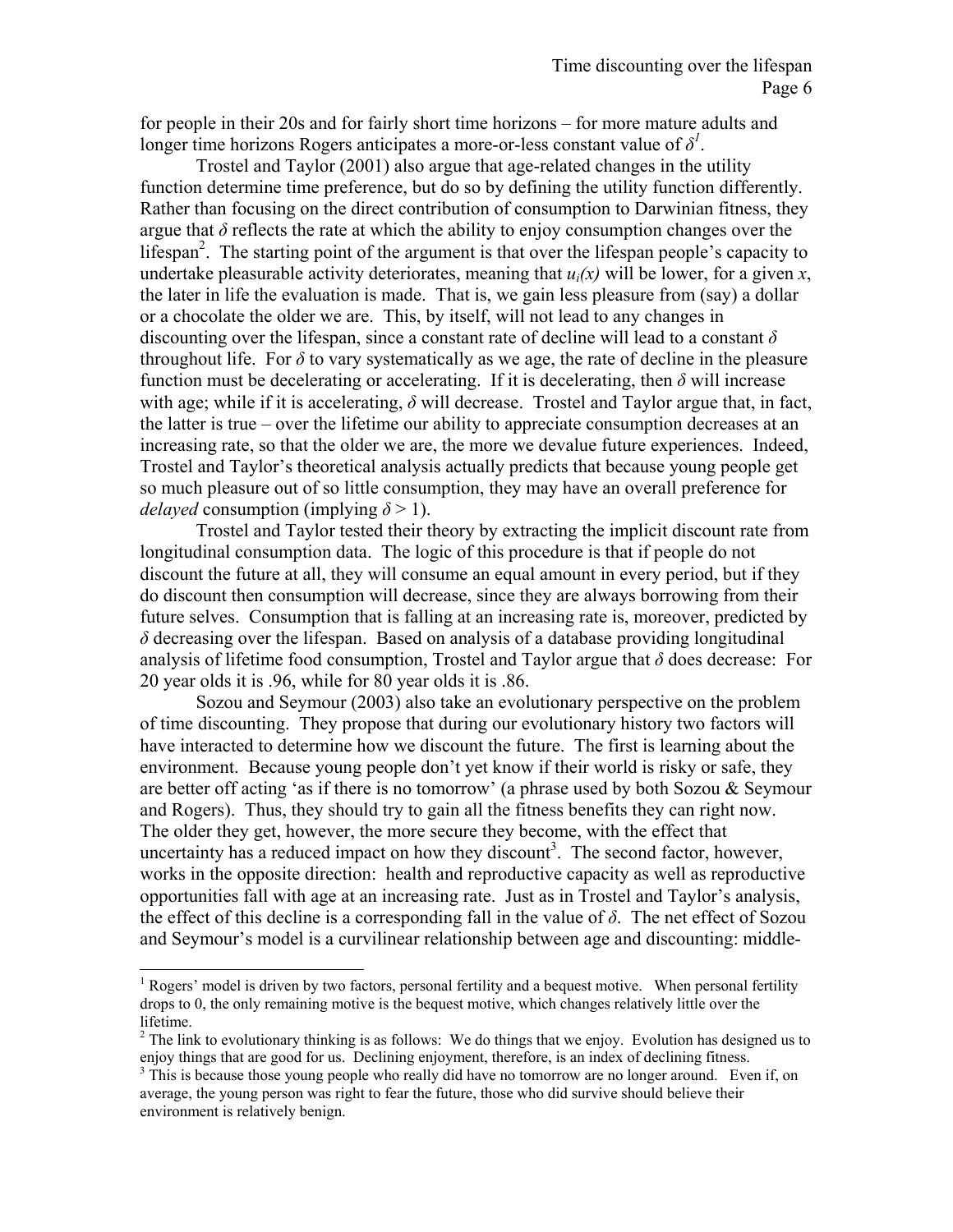aged people will discount least, with younger and older adults discounting more due (respectively) to uncertainty early in life and declining capacity late in life. Moreover, the effect of old age is greater than that of youth.

Figure 1 shows the values of  $\delta$  estimated by the authors of the three models. These models all depend on making a variety of empirical and theoretical assumptions, so the precise values of  $\delta$  are not directly comparable. The important distinction is in the predicted pattern of discounting. Based on plausible theoretical relationships between aging and time discounting, each model reaches different conclusions concerning how *δ* will change over the lifespan. In the present paper, we directly measure the time discounting of people throughout the lifetime to discover which, if any, of these patterns actually occurs.

-- Figure 1 about here --

### **Previous experimental studies**

Green, Fry & Myerson (1994) conducted a study of time discounting over the lifespan. They tested three groups of 12 participants: pre-teens (mean of 12 yrs), young adults (20 yrs), and older adults (67 yrs). They used a choice procedure to elicit discount rates for 8 delays and two amounts of money. From the observed choices they estimated the two parameters (*k* and *s*) in the following hyperbolic discount function, derived from Rachlin (1989):

$$
x_0 = \frac{x_i}{\left(1 + kt_i\right)^s} \tag{2}
$$

Green et al. (1994) were mainly concerned with whether this functional form characterizes discounting over the lifespan. We will discuss their findings in more detail below, when we compare their results to ours. One of their observations, however, was that  $\delta$  increases with age. Their preteens discounted more than young adults, who in turn discounted more than the elderly. This result, as it stands, appears consistent with the pattern predicted by Rogers (1984). It is not entirely consistent, however, since, as we discussed above, Rogers predicts that children will display a higher  $\delta$  than will young adults, because they cannot yet transform resources into Darwinian benefits.

Green et al.'s pioneering study has several limitations. The most important of these is that their paper focused on incomparable samples. Their young adults were undergraduate college students, while their elderly sample was drawn from a university subject pool. There was no control of factors such as sex, income, health status and so forth, so we can only speculate about possible differences between groups that are unrelated to age. A second shortcoming is that they used only one class of discounting measure – what we will later call the SS-variable condition for money. Finally, their sample was quite small (12 per group) and therefore unlikely to yield a 'reliable' index of their population. Moreover, Green et al. did not include the middle-aged sample necessary for testing Sozou and Seymour's hypothesis. In our study we tested a larger sample (40 per group) of three age groups (young, middle-aged and elderly adults) and measured a wide range of relevant demographic factors as well as taking a number of different discounting measures.

After completing this manuscript we also learned of a study by Harrison, Lay  $\&$ Williams (2002), who conducted an experimental study of 268 Danes aged between 19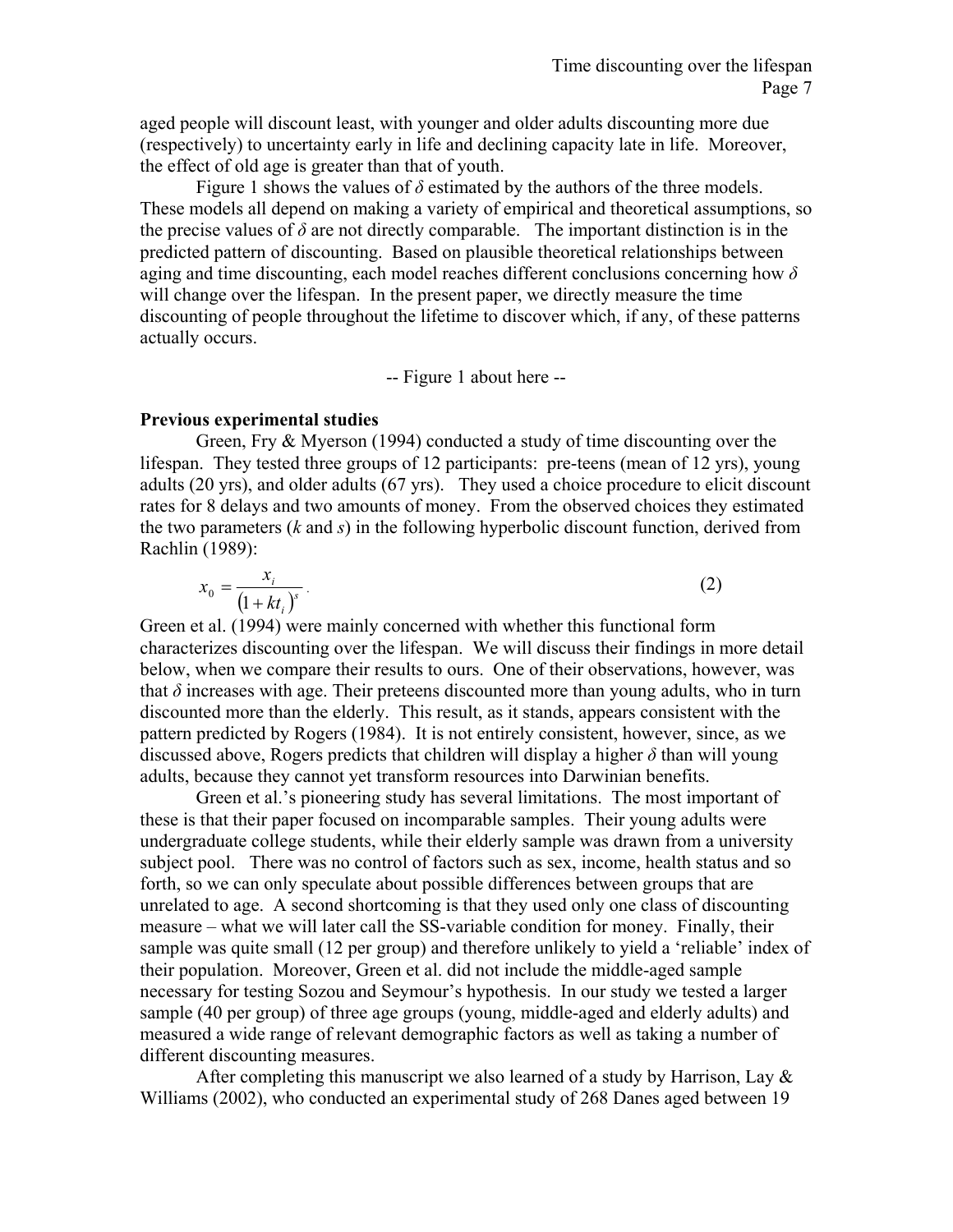and 75 years. They found, consistent with Green et al., that the discount factor was greatest for their 'old' sample. This old sample, however, was relatively young – it was defined as people aged 50 or greater, and they report no further breakdown of ages – and it is likely to be closer to an 'older middle age' group than to an elderly group such as that studied by Green et al. This finding remains consistent with Sozou and Seymour's view that the discount factor increases up to middle age and then drops off. Indeed, the small number of retired people in Harrison et al.'s sample had a lower discount factor than the rest of the sample ( $\delta$ = 0.75 versus  $\delta$ = 0.79), and lower even than the average of the old sample ( $\delta$  = 0.8). Presumably, the retired sample were the more elderly of Harrison et al.'s old sample, suggesting that  $\delta$  peaks somewhere in middle age and then falls. In the present study the *average* age of our elderly group was 75 (the maximum age in Harrison et al.'s sample) and so are likely to be like the retired subset of their old sample.

#### **Method**

### **Sample**

 Participants were 123 people aged between 19 and 89 (mean age 48.2) all either in employment (including homemakers) or retired. Sampling was done with the help of Age Concern (a UK charity concerned with the rights of the elderly) and local businesses who provided access to their employees and clients. We obtained a quota sample from three groups roughly defined as young (mean age 25), middle-aged (44) and elderly (75), with equal numbers of males and females in each group. The age distribution of these groups, for both males and females, is shown in Figure 2.

 Table 1 gives a demographic breakdown of the three primary groups for several demographic variables. Although the potential significance of these factors for time preference will be discussed below, we can observe that the numbers reflect well-known social and demographic cross-sectional trends. Younger people are more likely to get a university education than older ones. People are more likely to have had children the older they get. Smoking is largely independent of age. People are much more likely to get a flu shot the older they are. Income (defined as yearly earnings) increases to middle age and then falls with retirement. Home ownership increases up to middle age, and then falls as elderly people exchange their houses for retirement homes.

-- Table 1 about here --

### **Income and wealth**

 Theoretically, wealth should be a major predictor of time discounting for money, with more wealth being associated with higher values of  $\delta$ . The reasons are manifold. First, wealthier people are unlikely to need immediate cash, and so are more able to wait to get more, and they will also typically have access to more favorable lending rates. Moreover, more patience may be a *cause* of greater wealth, with patient people by definition being willing to wait for larger-later rewards (Mischel, Shoda & Rodriguez, 1989). We have already indicated that our young and (especially) elderly sample had lower incomes than did the middle-aged one. We wished to ensure that this was fully accounted for in our analyses, so we included a further proxy of income and overall social status in our measures: the kind of neighbourbood in which they lived. In the UK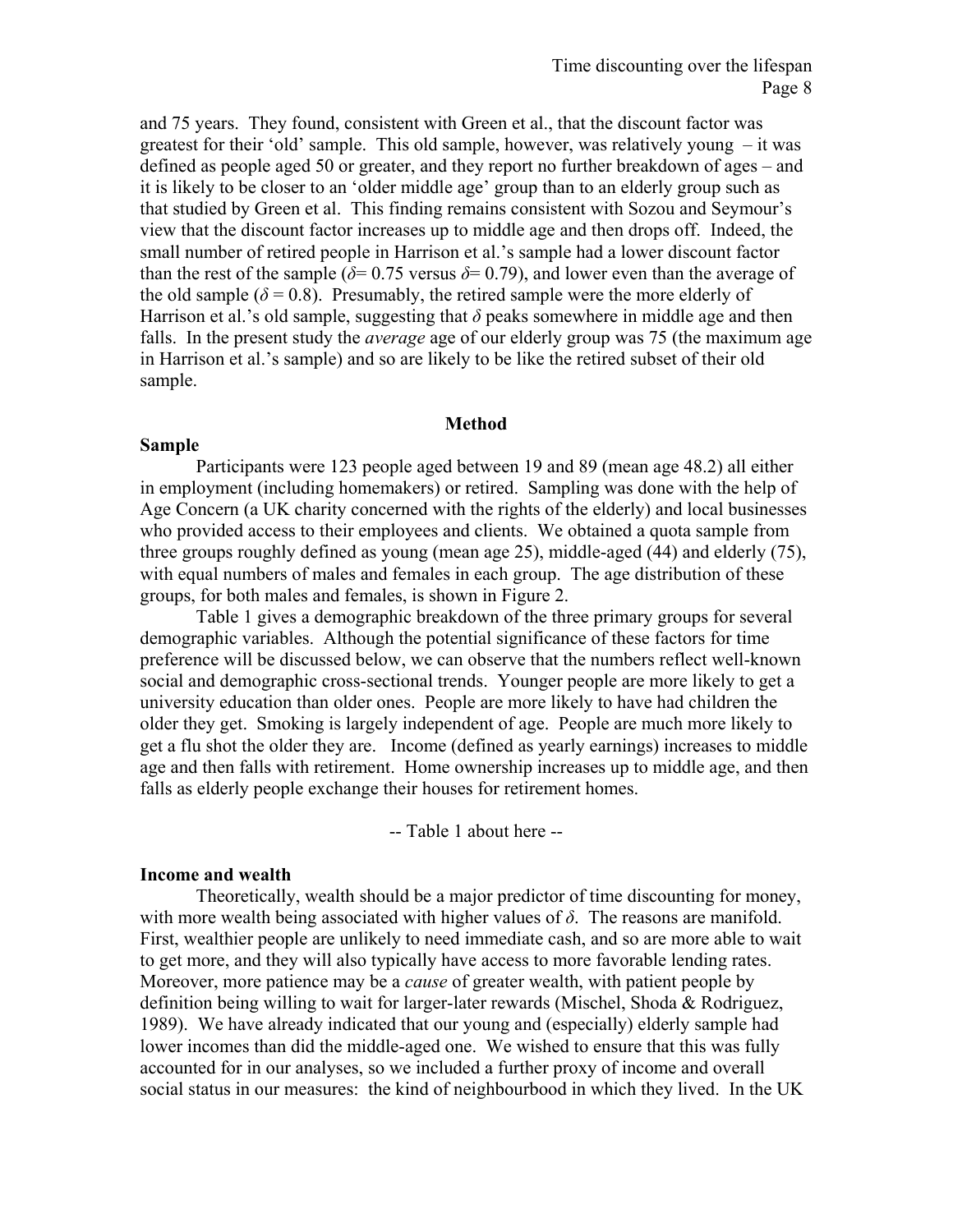this is given by the ACORN (A Classification Of Residential Neighbourhoods) classification which assigns to each post-code in the UK a category number corresponding to the lifestyle and demographic characteristics of our residents. There are 54 ACORN types that are further subdivided into 17 groups. We obtained post-codes from our participants and used these to assign them to their ACORN types and groups. To facilitate analysis, we further collapsed the 17 groups into 6 clusters that fit together. Without going into detail about ACORN classifications (see www.caci.co.uk), we can summarize these clusters as follows:

A (Including group 1): Wealthy achievers mostly in suburban areas.

B (Groups 2 to 6): Affluent home-owning families in both urban and rural areas.

C (Groups 7 to 8): Professionals living in metropolitan areas.

D (Groups 9 to 11): Middle to working class

E (Groups 12 to 14): Working class

F (Groups 15 to 17): Poor living in council estates and inner cities.

The table shows the proportion in each cluster for the three age groups in our sample, and for the UK as a whole. Because our sampling was done around Leeds and London, our sample contains a disproportionate number of urban dwellers in A and F relative to the UK as a whole. Moreover, and unsurprisingly, elderly people were more likely to be found living in the poorer neighborhoods than were other groups.

-- Table 2 about here --

### **Health status**

One's state of health can be reflected in discounting in two ways. First, poor health is an indicator of mortality, and will therefore increase one's uncertainty about whether future rewards will be received. Second, poor health may indicate decreasing pleasure from experience. Someone with a chronic disease, for instance, may prefer money or holidays as soon as possible, because if he or she waits it may no longer be possible to enjoy them.

 We included four measures of health and health-related behavior. Two of these, whether people were current smokers or had a recent flu shot, were already discussed above. We also asked 'How would you characterize your current health?' which was answered on a 5-point scale ranging from Extremely good to Extremely bad. We also asked participants to indicate if they suffered from any long-term health problems. Not surprisingly, the prevalence of such problems increased with age: 13% of young people, 27% of middle-aged and 67% of the elderly reported them.

### **Computerised instrument**

The computerized part of the study was an adaptation of one described by Read (2001; Read & Roelofsma, 2003). All questions involved a choice between a larger-later (LL) and smaller-sooner (SS) amount of money. The amounts were presented on a computer screen in the following way:

| $\frac{1}{2}$  |               |               |
|----------------|---------------|---------------|
| Amount:        | £600          | £1200         |
| When received: | Sept 28, 2003 | Sept 27, 2004 |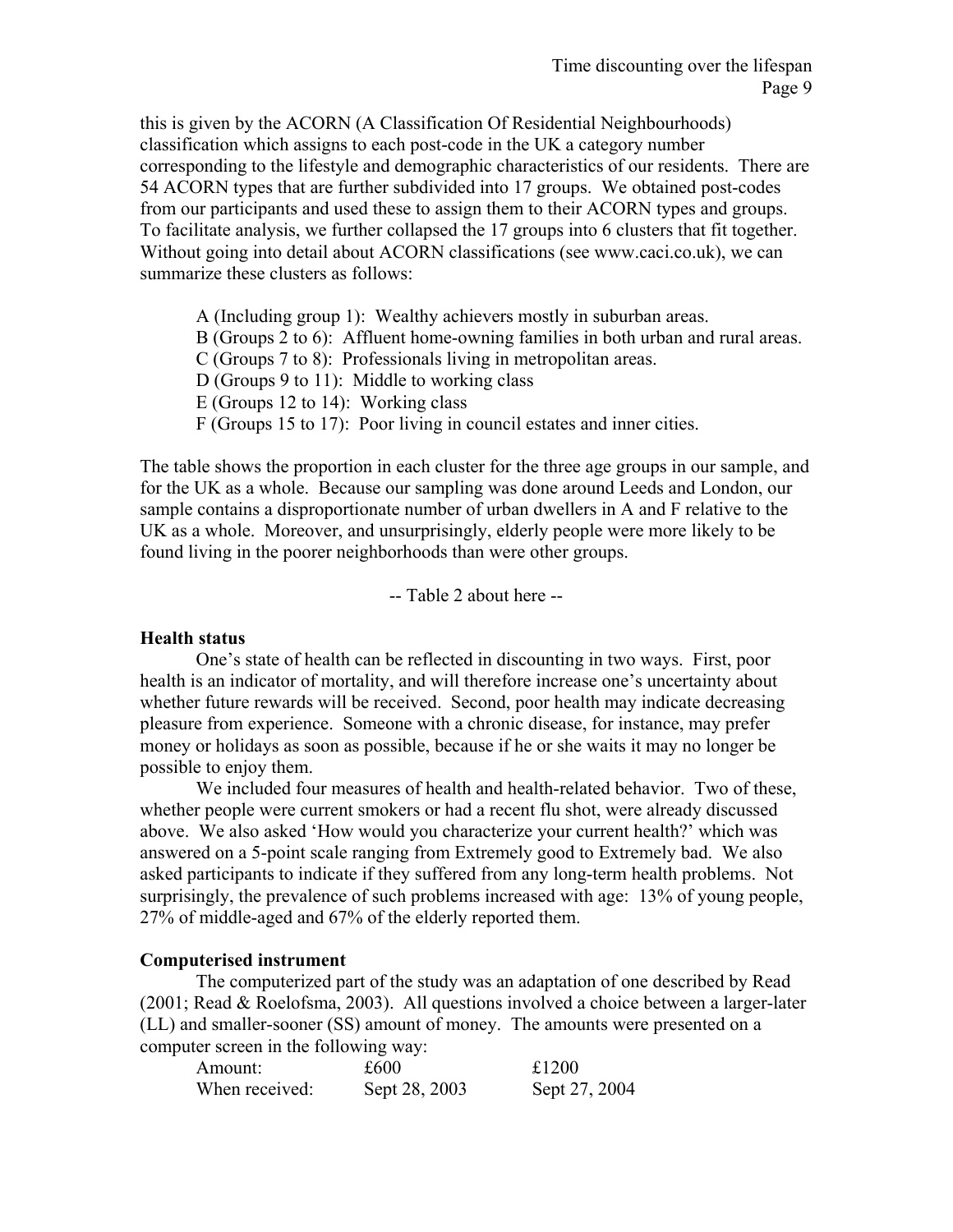Participants indicated, by pressing a key, which option they would choose, after which one amount was adjusted up or down, depending on the option chosen. In half the questions the adjusted amount was SS, while in the remainder it was LL: if the fixed amount was LL the SS amount would be increased following a choice of LL, or decreased following a choice of SS; while if the fixed amount was SS the LL amount would be increased following a choice of SS, or decreased following a choice of LL. With each choice the difference between the two amounts was reduced until an indifference point, calculated to the nearest multiple of £5, was reached.

In this way we obtained indifference points over 8 different time spans:  $0\rightarrow 1$ year;  $0\rightarrow 2$  years;  $0\rightarrow 3$  years;  $1\rightarrow 2$  years;  $2\rightarrow 3$  years;  $0\rightarrow 10$  years; and,  $7\rightarrow 10$  years. Each time span was repeated twice, once with SS-variable and one with LL-variable. The fixed value of SS was £600 (i.e., participants decided whether a larger amount at the end of the time span was more or less valuable than £600 at the beginning) and the fixed value of LL was £1200. The questions were given in random order, subject to the stipulation that questions about the same time span were separated by at least one question. Each session started with practice sequences that familiarized participants with the task, followed by test sequences.

Once an indifference point had been reached through the choice titration procedure, participants could indicate whether they agreed or disagreed with the indifference points generated and, if they disagreed, to repeat the sequence.

### **Questionnaire**

 The questionnaire contained those questions about demographic factors already discussed and two questions about time preference. These concerned discounting for non-monetary goods, holidays or bouts of flu. They were included to find out whether our results could be generalized to non-fungible or experience goods.

 In the *holiday* question participants decided about a trade-off between a shortersooner holiday or a longer-later one:

Imagine you have won a 21 day holiday for two, all expenses paid, to Barcelona. Unfortunately, you will not be able to take this holiday until Summer 2006 [Three years from the date of the questionnaire]. Nevertheless, you do have the option of taking a free holiday this coming summer [2003] instead. The 2003 holiday will be identical to the 21 day holiday in 2006 in every respect except its length.

The choice was presented in a table with each line offering two options, such as:

| 1 day in 2003  | $-0r-$ | 21 days in $2006$ |
|----------------|--------|-------------------|
| 2 days in 2003 | $-0r-$ | 21 days in $2006$ |

On each line, participants indicated whether they would take the earlier or later holiday. In the *flu* question, based on a question used by Chapman et al. (2001),

participants chose between a sooner or later illness:

Imagine that you get the flu one year from now (next August). You feel so week and achy that you can't get out of bed. You have a high fever, a sore throat, and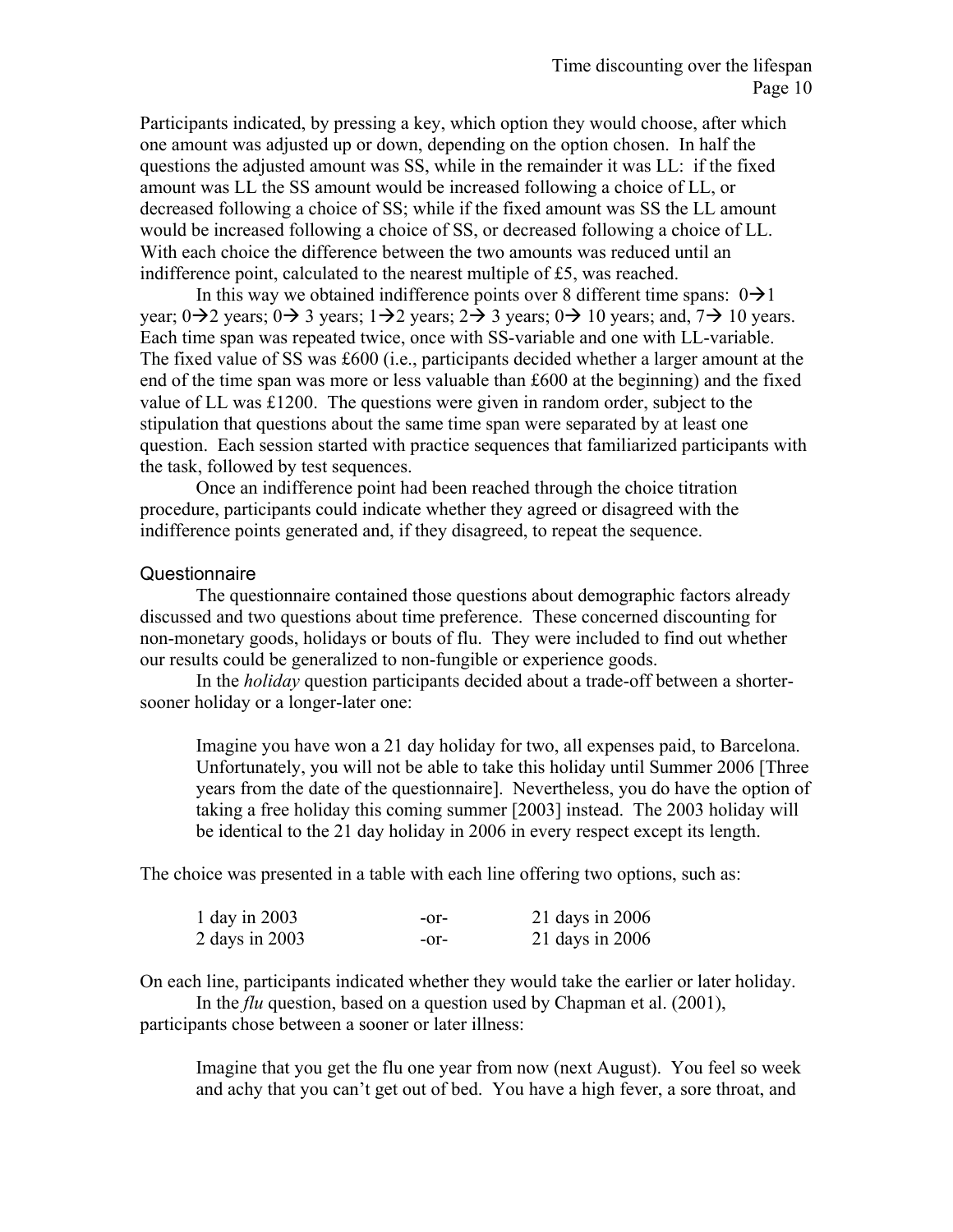persistent painful cough. You sneeze and your nose is runny and stuffy. Your flu would last for 10 days.

If you could choose, would you prefer to have this 10-day bout of flu next year, or a shorter bout of flu this August?

As with the holiday question, participants made 10 choices between an *n*-day flu immediately or a 10-day flu in one year.

### **Results**

 Analyses were conducted using multiple regression. We first describe our dependent and independent variables before turning to the analyses.

### **Dependent variables**

For each question, a value of  $\delta$  was obtained using Equation 1. For the computerized questions, analysis was conducted on aggregate values of  $\delta$ , obtaining by averaging individual values for related time spans. The three measures varied in the length of the interval over which discounting occurred, and when the interval began. The first aggregate  $\delta$ , which we call  $\delta(\leq 3)$ , is the mean  $\delta$  for all time spans ending within three years of the time of testing. That is, we combined  $\delta(0\rightarrow 1)$ ,  $\delta(0\rightarrow 2)$ ,  $\delta(0\rightarrow 3)$ ,  $\delta(1\rightarrow 2)$  and  $\delta(2\rightarrow 3)$  when both SS and LL were adjusted. These are roughly the kinds of intervals over which the typical study of time preference is conducted. They are also the shortest intervals over which any of the aging theories have something to say, since they all concern events that take place over years rather than days (such as changes in the ability to enjoy consumption, changes in fertility, and in the probability of dying). The second aggregate was  $\delta(0\rightarrow 10)$  which combined both the SS- and LL-variable measure for that time span. This period was long enough that the possibility of death or serious impairment was substantial for our elderly sample. The third aggregate was  $\delta(7\rightarrow 10)$ which covered approximately the same interval length as  $\delta(\leq 3)$ . We also obtained two discount factors from the questionnaire, one for the flu and the holiday question. These values of *δ*(Holiday) and *δ*(Flu) were subject to separate analysis.

## Independent variables

 The independent variables were all the demographic measures taken from the questionnaire. These are, with one exception, self-explanatory:

Age (in years) Z-Age-squared Sex Income (A 6-point ordinal variable) Education (0=no university; 1=university) Children (0=no children; 1=children) Health (0=good health; 1=poor health) Disease  $(0=no; 1=yes)$ Flu shot  $(0=no; 1=yes)$ Home Ownership (0=No; 1=Yes) Acorn group (5 dummy variables corresponding to cluster A, B, C, D, E)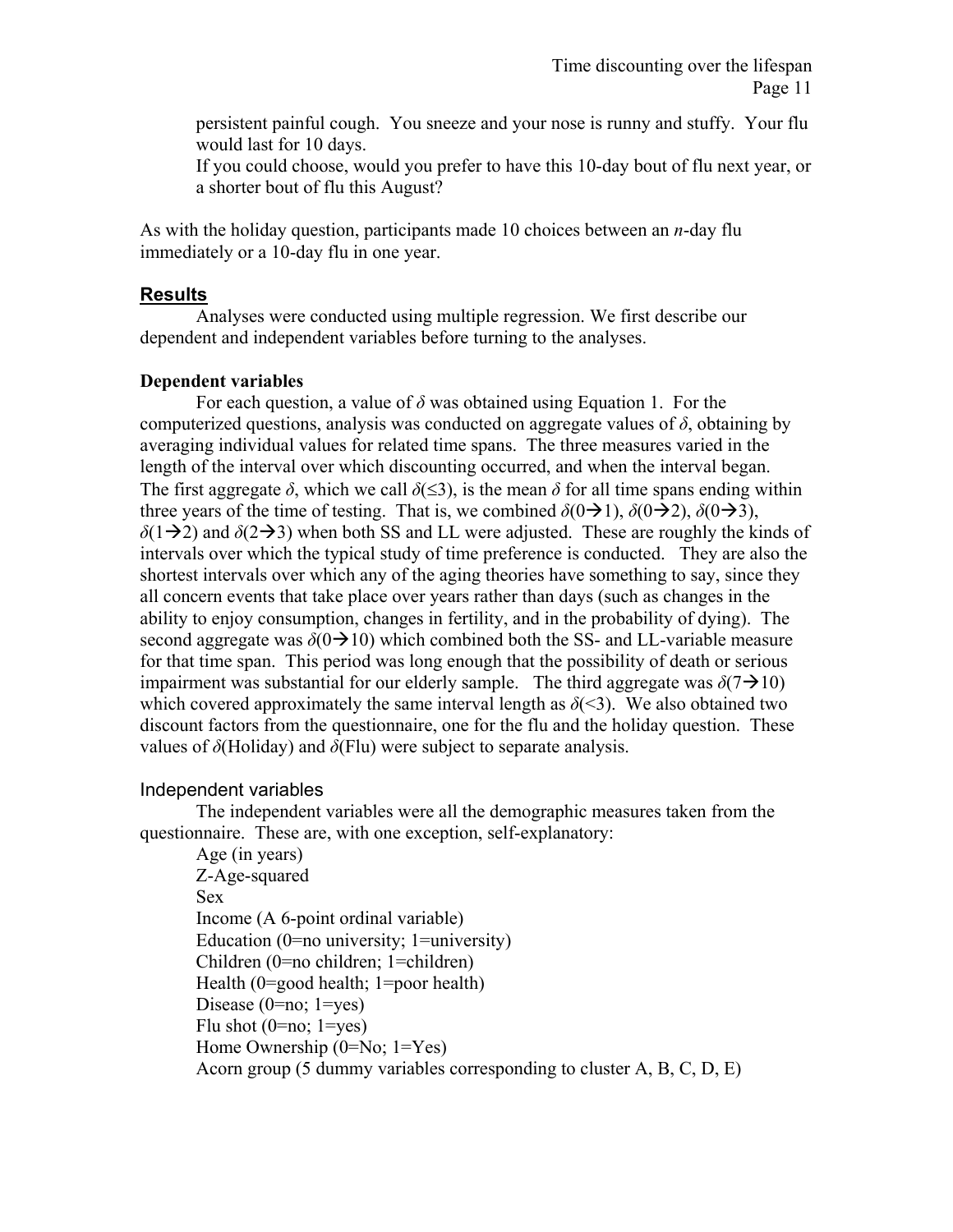The variable Z-Age-Squared is the negative of each participant's z-score for age, as depicted in Figure 1. We included this variable so we could test Sozou and Seymour's (2003) prediction of a curvilinear relationship between age and discounting. Their theory suggests there will be a positive coefficient for this variable (higher values of Z-Age-Squared will be associated with higher values of *δ*).

### **Multicollinearity**

Some of our demographic measures are correlated with age, so the potential problem of multicollinearity is a real one. We tested for this using the methods suggested by Stevens (1996). First, we looked at the zero order correlation between all independent variables. While there were many significant correlations, none were particularly high. Only three reached or exceeded 0.5 (between age and income; age and flu shot; and education and income). Second, we looked at the variance inflation factors (VIFs), which indicates whether there is a strong linear association between each predictor and all remaining predictors. Stevens, following Myers (1990), suggests that we should be concerned if we find a VIF exceeding 10. For our data, no VIF exceeded 3, and the great majority were less than 2. We concluded, therefore, that there was no reason to be concerned about multicollinearity.

-- Figure 3 about here --

#### **Analyses**

Table 3 shows the mean and median values of  $\delta$  for all age groups. As can be seen, the computer derived values show the pattern suggested by Sozou and Seymour (2003) of a highest  $\delta$  amongst the middle-aged, and a lowest  $\delta$  amongst the elderly. The *δ*(holiday) and *δ*(flu) estimates, however, show different patterns: *δ*(holiday) declines with age, while  $\delta$ (flu) increases. We will consider these patterns along with the regression analyses.

-- Table 3 about here --

We conduct the regression analyses in two stages. First, we regress discounting from Age and Z-Age-Squared alone, and then conduct a full regression including all independent variables to determine the degree to which any observed effects are attenuated by adding predictors that are partly correlated with Age and Z-Age-Squared. The results of the reduced analysis are given in Table 4, and those of the full analysis are given in Table 5. A glance at these tables, which mark significant results with asterisks, shows that the two Age variables are the most important predictors of discounting, although not in all conditions.

-- Tables 4 and 5 about here --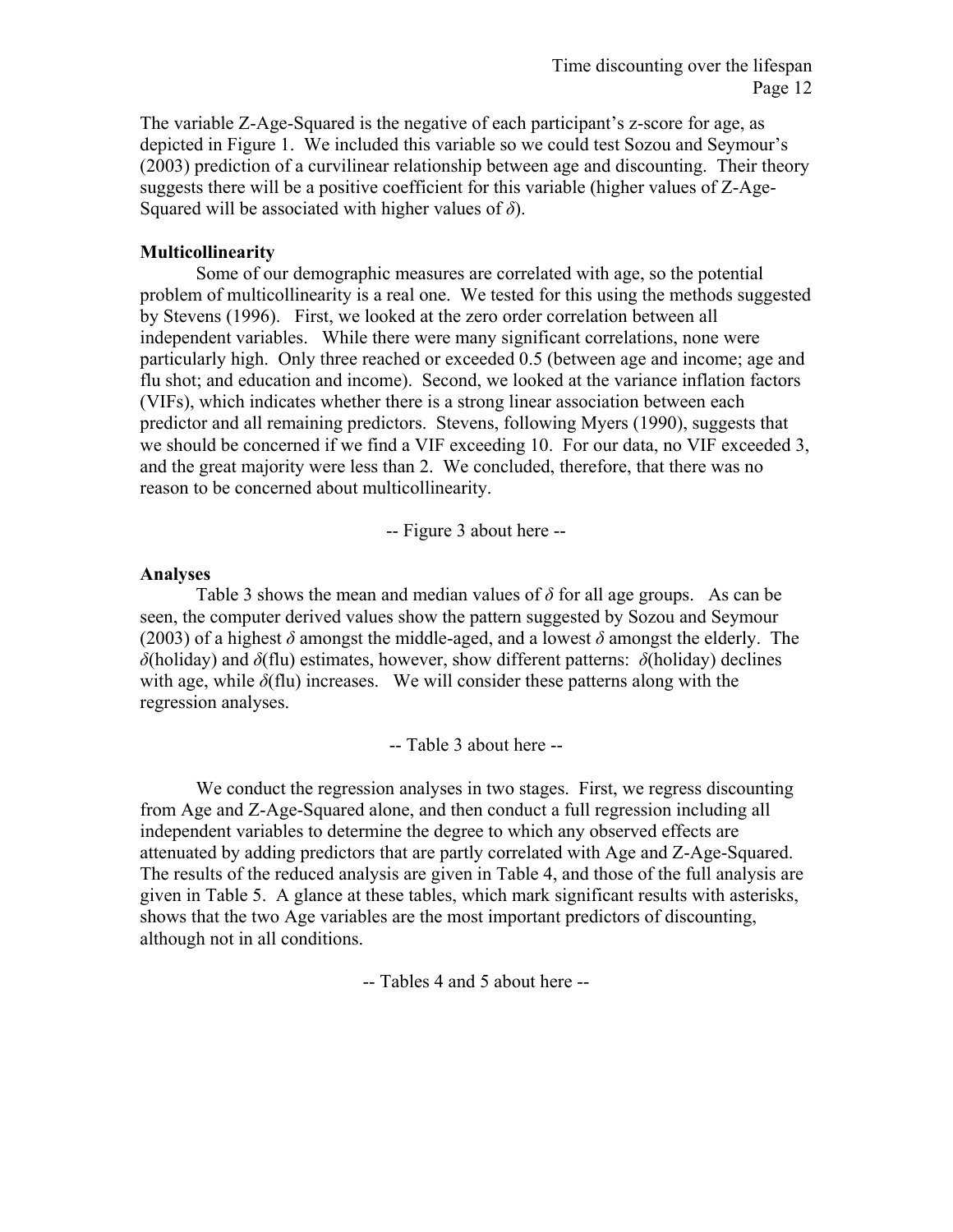### *δ***(**≤**3)**

 Given the pattern of means shown in Table 3, it is unsurprising that the age-only regression analysis revealed no effect of Age and only a marginal effect of Z-Age-Squared. In the full analysis the only significant effect was that of sex, with the *δ* for women exceeding that for men.

 We speculate that one important issue is that, in the relatively short term, even the elderly do not anticipate that they might not live to see the money, so there is not much uncertainty about its *receipt*. Based on government life tables, the eldest of our respondents had a life expectancy of slightly over 4 years. Thus, one of the major factors for discounting may play a lesser role over the time span embraced by these measures.

### $\delta(0, 0, 10)$  and  $\delta(7, 0, 10)$

 These items were designed to elicit attitudes toward the relatively distant future. It is natural to expect that the elderly will be particularly sensitive to such long delays, since there is a very real risk that they will not be around to achieve the rewards at the end of them – half of our elderly sample had a life expectancy of less than 10 years. Moreover, Trostel and Taylor's (2001) analysis would predict an enhanced effect of Age for both these questions, since they span those periods where the greatest decline in the ability to appreciate consumption is likely to occur. Consistent with this, these questions showed the strongest age effects. In the age-only analysis, both Age and Z-Age-Squared were significantly related to  $\delta$ . In the larger analysis, other variables mopped up some of the variance explained by age, with only Z-Age squared (for  $\delta(0\rightarrow 10)$ ) and Age (for  $\delta$ (7 $\rightarrow$ 10)) remaining significant. Two factors became particularly important here, Education and where one lived: more educated people discounted less, as did those who lived in the wealthy A Clusters. These variables are themselves associated with age, with the elderly more likely to live in poor areas and to be less educated.

### $\delta$ **(holiday)** and  $\delta$  (flu)

 $\overline{a}$ 

 These questions asked people to make discounting decisions about concrete and non-fungible outcomes<sup>[4](#page-12-0)</sup>. The age-only analysis showed that discounting was related to age, in that older people discounted holidays less than younger ones, and this relationship was upheld by the larger analysis.

The age effect for  $\delta$ (flu) was weaker and in the opposite direction – both analyses showed a weak tendency for increasing age to be associated with a higher value of *δ*. The analysis of *δ*(flu) also revealed a significant influence of several ACORN clusters. A closer inspection of  $\delta$ (flu) as a function of the various clusters, shown in Table 6, shows considerable, but non-systematic, variability: Clusters A, C and F are associated with higher average values of  $\delta$ (flu). We cannot interpret this pattern and suggest it may be a chance occurrence.

-- Table 6 about here --

<span id="page-12-0"></span><sup>&</sup>lt;sup>4</sup> A fungible good is one that can be stored, traded and invested. Money is the ultimate fungible good, but most things have some element of fungibility. A non-fungible good is something that cannot be traded. Health is probably the best real world example, although complete non-fungibility may not exist – it is possible to store future health by a healthy lifestyle, and to squander it with an unhealthy one.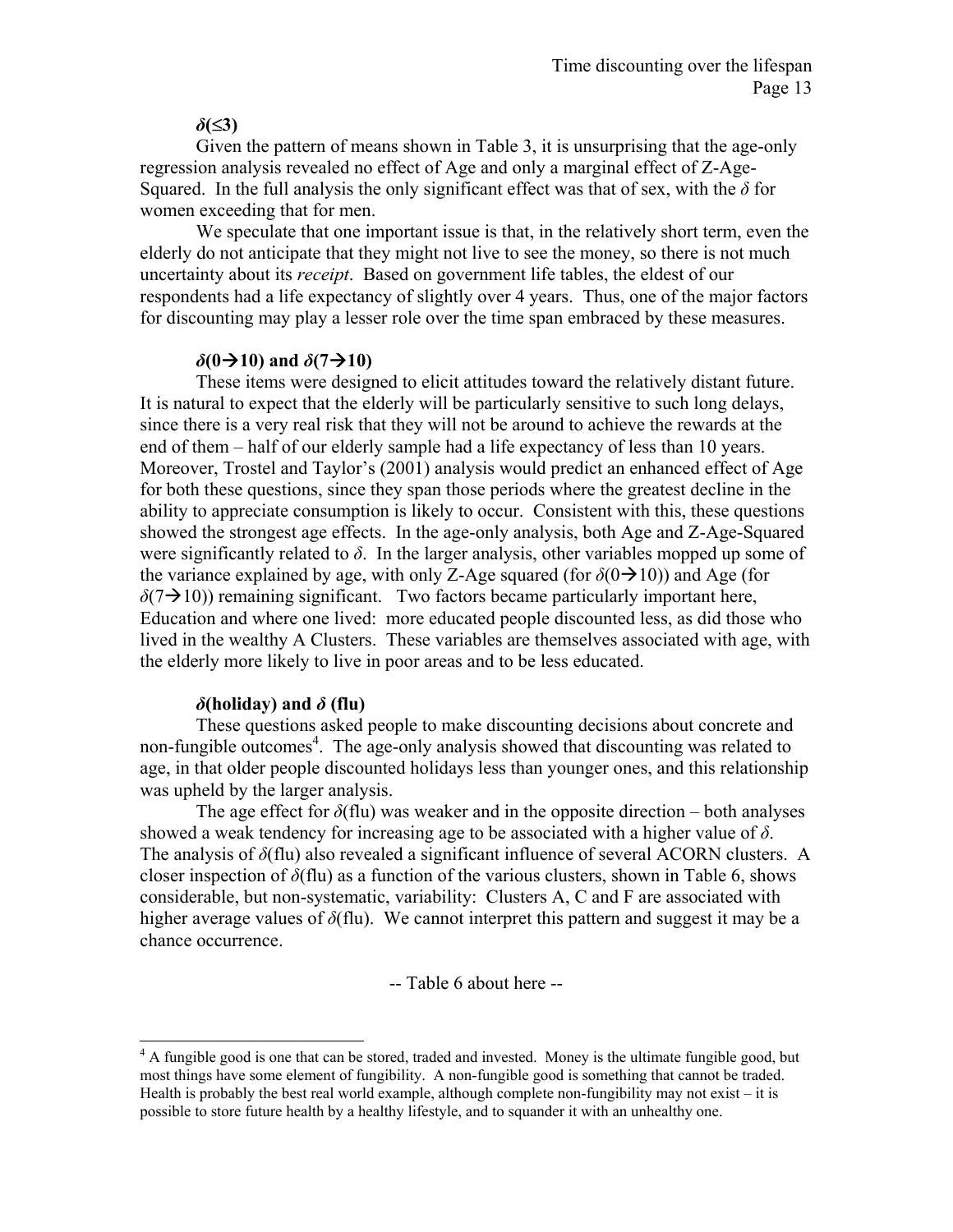It is useful to consider the contrast between the flu and holiday results from the perspective of Trostel and Taylor's (2001) account of aging and discounting. The elderly appear to discount holidays more than the young, and to discount the flu less. However, suppose, as Trostel and Taylor do (and I suspect we might all agree) that as we age we become increasingly vulnerable to illness, and increasingly less able to enjoy a holiday. That is, both a flu and a holiday next year are worse than one this year. The effect of this will be to make us more impatient about holidays (we want even a short one now rather than a longer one later) and more patient about the flu (we want even a long one now over a shorter one later). This is what we have observed in our data.

### **Comparison with Green, Fry and Myerson (1994)**

Green et al (1994) suggested that young adults discounted more than elderly ones. We found no evidence of this, and actually observed evidence of greater discounting by the elderly, and also of an inverted-U relationship in which middle aged people discounted less than both the elderly and the young. It is not immediately evident where the difference lies in the two studies. While the methods differ, they do not differ by much. We used a titration procedure, while Green et al. used a closely-related crossover point procedure like that used in our holiday and flu questions. We suggest that the most likely explanations are either that (a) their two samples were drawn from different populations, and (b) their sample of young adults was actually younger than ours, and the intervening years may have led to an increase in patience. However, as we show in this section, there are some striking similarities between their results and ours.

The primary goal of Green et al.'s study was to test the version of hyperbolic discounting earlier proposed by Rachlin (1989), and which we introduced above as Equation 2. The corresponding value of  $\delta$  is as follows:

$$
\delta(0 \to t_2) = (1 + kt_2)^{-s/t_2} \,. \tag{3}
$$

Green et al. described *k* as the rate of discounting and *s* as a measure of sensitivity to delay, although both parameters actually contribute to discounting in a monotonic fashion – higher values of both *s* and *k* mean lower values of *δ*. Moreover, when *s* is high and *k* is low, this function approaches exponential or constant rate discounting, meaning that *δ* is the same over all same-length periods and there is no bias in favor of immediate receipt<sup>[5](#page-13-0)</sup>. Green et al. concluded that their function provided an excellent fit to their median discount rates.

We can compare our results to Green et al.'s by fitting Equation 3 to our data, and by comparing their parameter estimates to ours. Table 7 shows the two parameters estimated by Green et al., and estimated by us from our data. We used four of our computerized discount factors to make these estimates  $[\delta(0\rightarrow 1), \delta(0\rightarrow 2), \delta(0\rightarrow 3)]$  and  $\delta(0\rightarrow 10)$ ] while Green et al. used eight. As can be seen in Table 7, the values of *k* and *s* are very similar across the two studies for the two overlapping groups. Apart from the numeric similarity, the qualitative relationships are striking: the *k* parameter is considerably higher for young adults than for the elderly, and the *s* parameter is much less than 1 for the young and much more than 1 for the elderly. The net implication of

<span id="page-13-0"></span> <sup>5</sup>  $5$  Rachlin's function is closely related to the generalized hyperbolic discount function proposed by Loewenstein and Prelec (1992). Like that function it approximates classic hyperbolic discounting when k is positive and s is close to 1, and exponential discounting when k is very small and s is very large.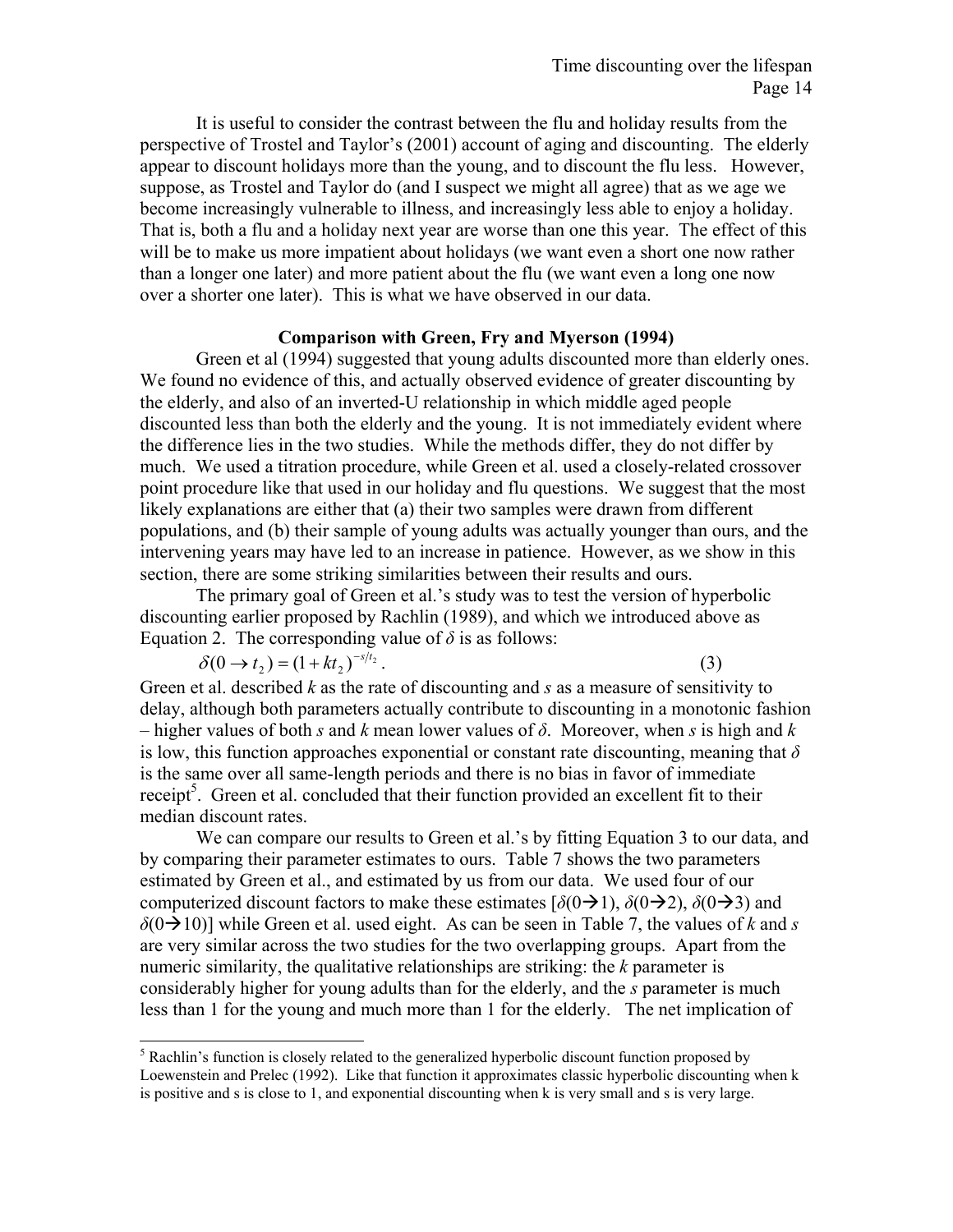the two parameters is that the young adults in both studies show the 'hyperbolic' discounting effect of an increasing value of *δ* the longer the delay, while the elderly samples show more-or-less constant or 'exponential' discounting.

### -- Table 7 about here --

In Figure 4 we plot the mean values of  $\delta$  from our study, the best fitting model fit to those values, and the corresponding values inferred from Green et al's model. Two things are clear. First, while Green et al.'s elderly subjects had higher values of *δ* than did their young adults, our young adults generally had higher values of *δ* than our elderly. Despite this difference, however, the shape of the curve showing how  $\delta$  changes with increasing delay is very similar for the two young and old groups in both studies.

-- Figure 4 about here --

 In sum, therefore, Green et al.'s major result – that younger people show hyperbolic discounting while older people show exponential discounting – is supported by our data. Moreover, a function of the same shape as that proposed by Green et al. also fit our data approximately as well did their function.

### **Conclusion**

.

Theoretical descriptions of why people discount the future often predict differences in the rate of that discounting over the lifespan. To examine these claims we measured discount factors (*δ*) for several contexts and delays in people of various ages. We observed systematic but relatively complex relationships between discounting and age. The major trends were for the elderly to discount the most (lower  $\delta$ ), and for the middle-aged to discount less than either the elderly or the young. The effects were particularly strong for discounting over long delays, and for holidays. The overall pattern of discounting matches that predicted by Sozou and Seymour (2003) with patience increasing until middle age, at which point it falls. Sozou and Seymour attribute the latelife fall to a decline in fertility and mating opportunities, while Trostel and Taylor (1981) attribute it to the fact that as people age they view the prospect of getting pleasure out of future consumption to be increasingly less likely, and so want to get as much pleasure as they can by consuming now. These are not independent effects, but we find Trostel and Taylor's position to be particularly persuasive. Declining fertility is unlikely to be an issue for all but a handful of our elderly participants, so it cannot predict an increase in the age effect for long delays and for the distant future  $((\delta(0\rightarrow 10), \delta(7\rightarrow 10))$ . Moreover, as discussed above, the age effects for *δ*(holiday) and *δ*(flu) can readily be understood from the perspective of Trostel and Taylor's theory.

 Our data did not appear to support Rogers' theory, which predicts that discounting will be greatest for the young and higher for all older groups, especially over the relative short term represented by  $\delta(\leq 3)$ . We believe, however, that in this respect our results offer a call to future research, because there is some question concerning how we can interpret our data. As we mentioned above, much of the work in Rogers' theory is done by people choosing to transfer resources, either to their future selves or even to other generations. This can only occur for fungible goods, such as money, but not holidays or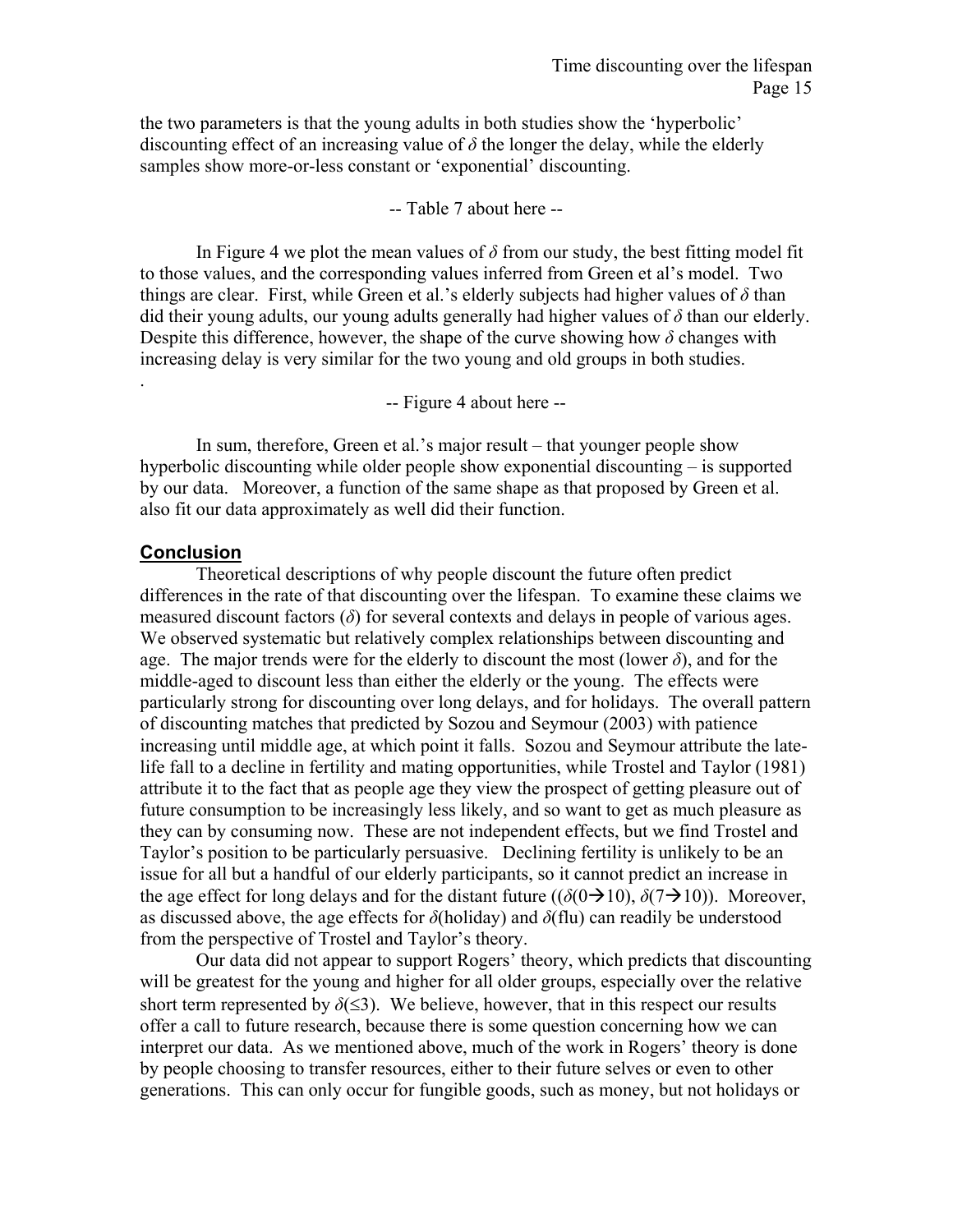health. Our money discounting questions, therefore, would seem like the proper test of Rogers theory. However, researchers into time preference usually assume that people treat money as if it was a non-fungible good like health or happiness (Read, in press). There are some good empirical reasons for doing so: when discussing intertemporal monetary trade-offs people often do not consider the possibility that they can invest the money they have now, or borrow on money they will get in the future. Rather, they assume they will spend money as and when they receive it (Read  $&$  Powell, 2002). If people do not treat money as fungible, then Rogers' theory may not be applicable to our results. This is not an entirely satisfactory conclusion, however, because if people do not treat money as fungible, any theory that assumes they do will be based on a false premise. We conclude, therefore, that while our data puts a question mark beside Rogers' theory, it cannot be said to absolutely refute it.

Our results also appear to contrast with the well-founded stereotype of young people as being overwhelmingly impatient, a stereotype bolstered by the fact that teenagers and young adults are much more likely to engage in such impulsive and reckless behaviors as crime, unsafe sex and even nightclubbing when they should be studying. But it is not necessary, and perhaps even implausible, to attribute impulsive behavior to a low discount factor. There are many differences between younger and older people that can produce this difference. One, of course, is the ability to successfully carry out a desired act – older people may be less likely to commit crime because they lack the energy to do so and are more likely to get caught. But independent of this factor impulsive and apparently short-sighted behaviour has two components. First, there is the relative preference between smaller-sooner and larger-later outcomes. This is the domain of time preference proper, as investigated in this paper. We might commit more crime when young because we value the immediate fruits of crime more than they delayed ones of honesty. Second, there is the ability to implement a far-sighted preference in the face of temptation. A young person may *want* to stay home and study even more than a middle aged man wants to stay home and write, but the young one may not be able to resist the temptation to go out, while the older one can. Much theoretical discussion of the development of patience actually concerns this second influence on impulsiveness. Mischel and his colleagues, for example, in their investigation of how children become able to resist temptation, emphasize the acquisition of cognitive strategies and not the development of a high value of  $\delta^6$  $\delta^6$ . In short, our results cannot be interpreted as saying that young adults are relatively patient, in the sense of not being impulsive, but only that they are relatively patient in the sense that in a cool moment if they think seriously about whether it is better to have A sooner or B later, they are more likely than an older adult to agree it is better to wait for B. And, as suggested both by common sense and by the analyses of Trostel and Taylor (2001) and Sozou and Seymour (2003), both the young and the old are probably correct in their assessments.

l

<span id="page-15-0"></span><sup>&</sup>lt;sup>6</sup> Ironically, Mischel's work shows that valuing future outcomes more can act against patience. Children who set their sights on a remote goal of two cookies become very impatient for one cookie now. It is often by *forgetting* about the future that they learn to be patient (Mischel, Ayduk & Mendoza-Denton, 2003).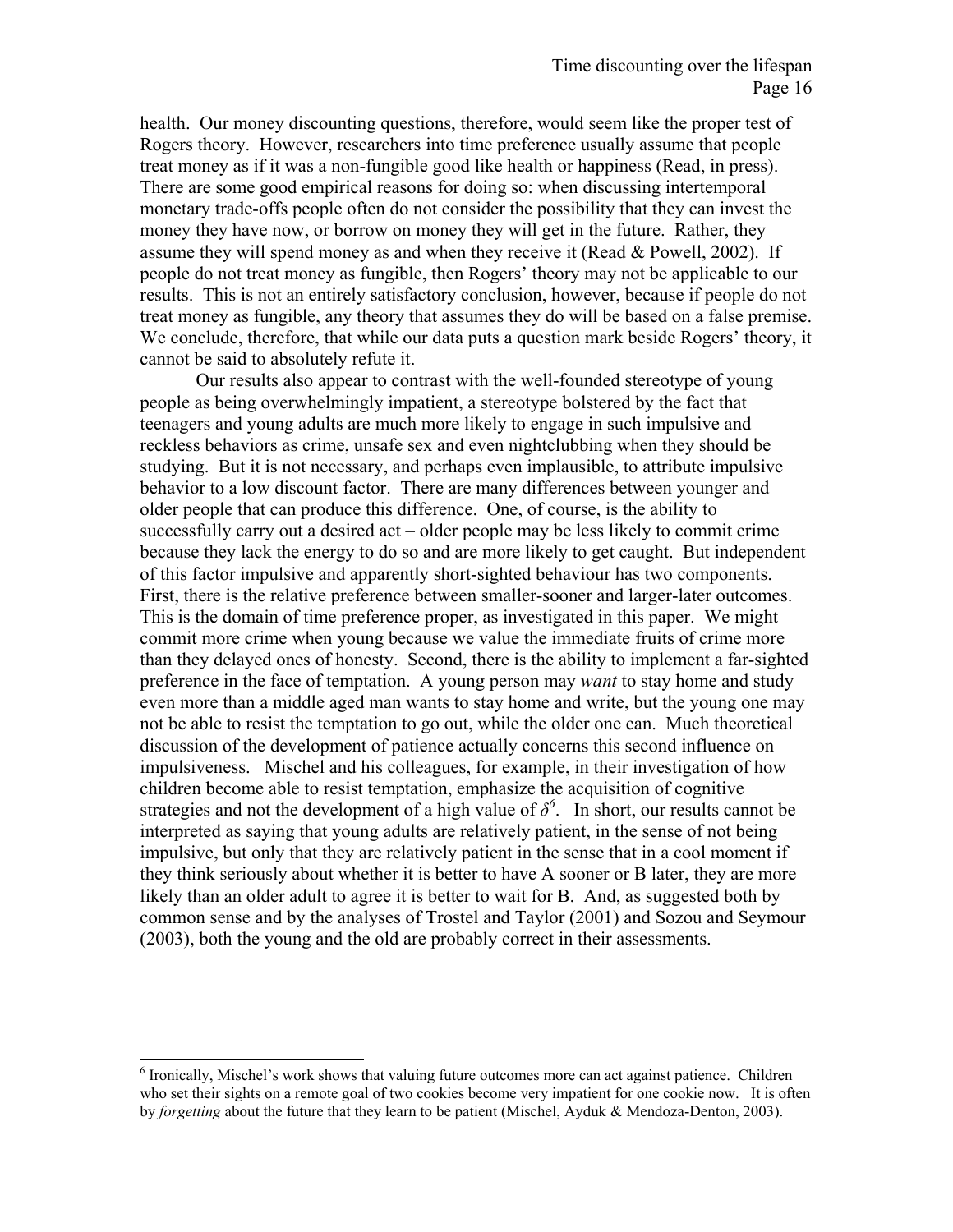**Author notes**: We are indebted to Grainne Schmid for providing sterling research support and invaluable discussion, and to Peter Sozou for helping us understand the aging literature. We also thank the many people at Age Concern (Leeds and Southwark), the Medical Devices Agency, the One O'Clock Playrooms in Southwark Park and Peckham Rye. The research was funded by the STICERD foundation, and by ESRC Research Grant RES-000-22-0201.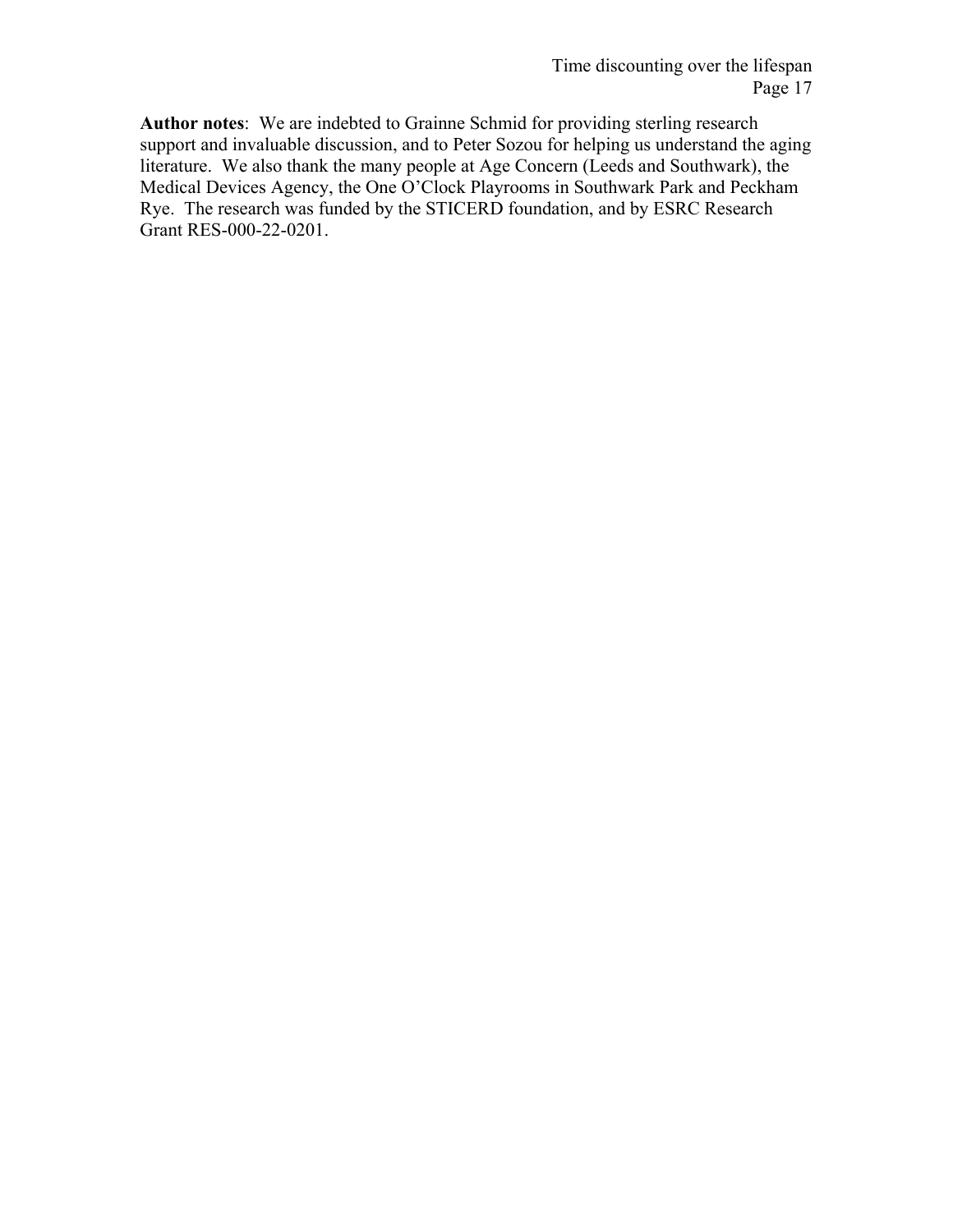### **References**

Chapman, G. B., Brewer, N. T., Coups, E. J., Brownlee, S., Leventhal, H., & Leventhal, E. A. (2001). Value for the future and preventive health behavior. *Journal of Experimental Psychology: Applied*, *7*, 235-250.

Fisher, I, (1930). *The theory of interest*. New York: Macmillan.

- Frederick, S., Loewenstein, G., & O'Donoghue, T. (2003). Time discounting and time preference: A critical review. In Loewenstein, G., Read, D. & Baumeister, R. F. (Eds). *Time and decision; Economic and psychological perspectives on intertemporal choice*. New York: Russell Sage Foundation.
- Freud, Sigmund. 1911/1959. Formulations regarding the two principles of mental functioning. *Collected Papers, Vol. IV.* New York: Basic Books.
- Green, L., Fry, A. F., & Myerson, J. (1994). Discounting of delayed rewards: A life-span comparison. *Psychological Science, 5,* 33–36.

Metcalfe, J., & Mischel, W. (1999). A hot/cool system analysis of delay of gratification. *Psychological Review, 106,* 3-19*.*

- Mischel, W. (1974). Processes in delay of gratification. *Advances in Experimental Psychology*, 7, 249-292.
- Mischel, W., Ayduk, O., & Mendoza-Denton, R. (2003). Sustaining delay of gratification over time: A hot-cool systems perspective. In Loewenstein, G., Read, D., & Baumeister, R. F. (Eds). *Time and Decision: Economic and psychological perspectives on intertemporal choice*. New York: Russell Sage Foundation.
- Mischel, W., Shoda, Y & Peake, P. (1988). The nature of adolescent competencies predicted by preschool delay of gratification. *Journal of Personality and Social Psychology, 54*, 687-696.
- Mischel, W., Shoda, Y. & Rodriguez, M. L. (1989). Delay of gratification in children. *Science, 244,* 933-938.
- Rachlin, H. (1989). *Judgment, decision, and choice: A cognitive/behavioral synthesis.*  New York: Freeman.
- Read, D. (2001) Is time-discounting hyperbolic or subadditive? *Journal of Risk and Uncertainty* 23, 5-32.
- Read, D. (In press). Intertemporal choice. In Koehler, D. & Harvey, N. (Eds.) *The Blackwell Handbook of Judgment and Decision Making*. Oxford: Blackwell.
- Read, D. and Powell, M. (2002). Reasons for Sequence Preferences. *Journal of Behavioral Decision Making, 15*, 433-460*.*
- Read, D. & Roelofsma, P. H. M. P. (2003). Subadditive versus hyperbolic discounting: A comparison of choice and matching. *Organizational Behavior and Human Decision Processes*, 91, 140-153.
- Rogers, A. R. (1994). Evolution of time preference by natural selection. *American Economic Review, 84*, 460-481.
- Sozou, P. D. & Seymour, R. M. (2003). Augmented discounting: interaction between aging and time-preference behavior. *Proceedings of the Royal Society of London B* 270, 1047-1053.
- Strotz, R H. (1955). Myopia and inconsistency in dynamic utility maximization. *Review of Economic Studies*, *23*, 165-180.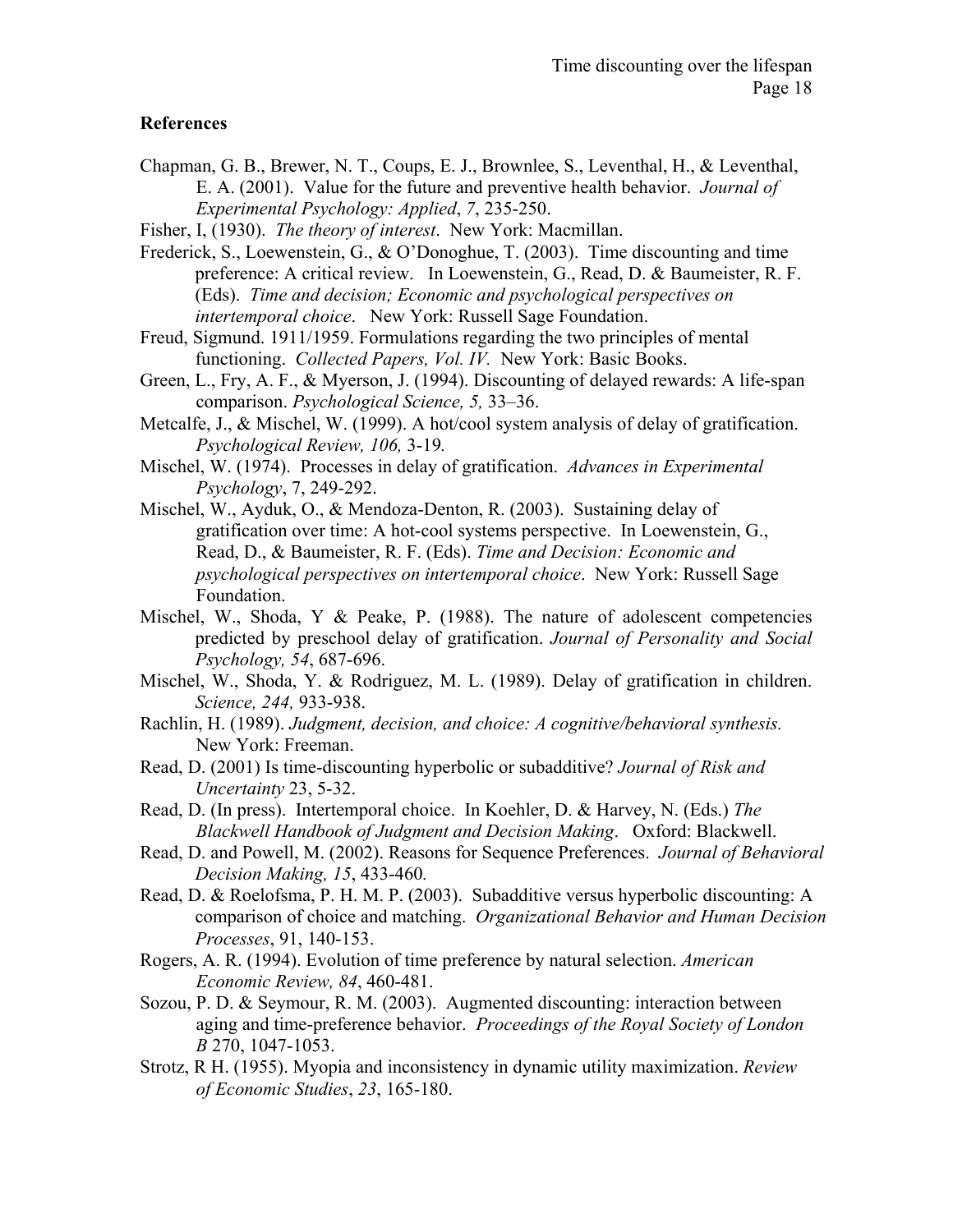Trostel, P. A., & Taylor, G. A. (2001). A theory of time preference. *Economic Inquiry, 39*(3), 379-395.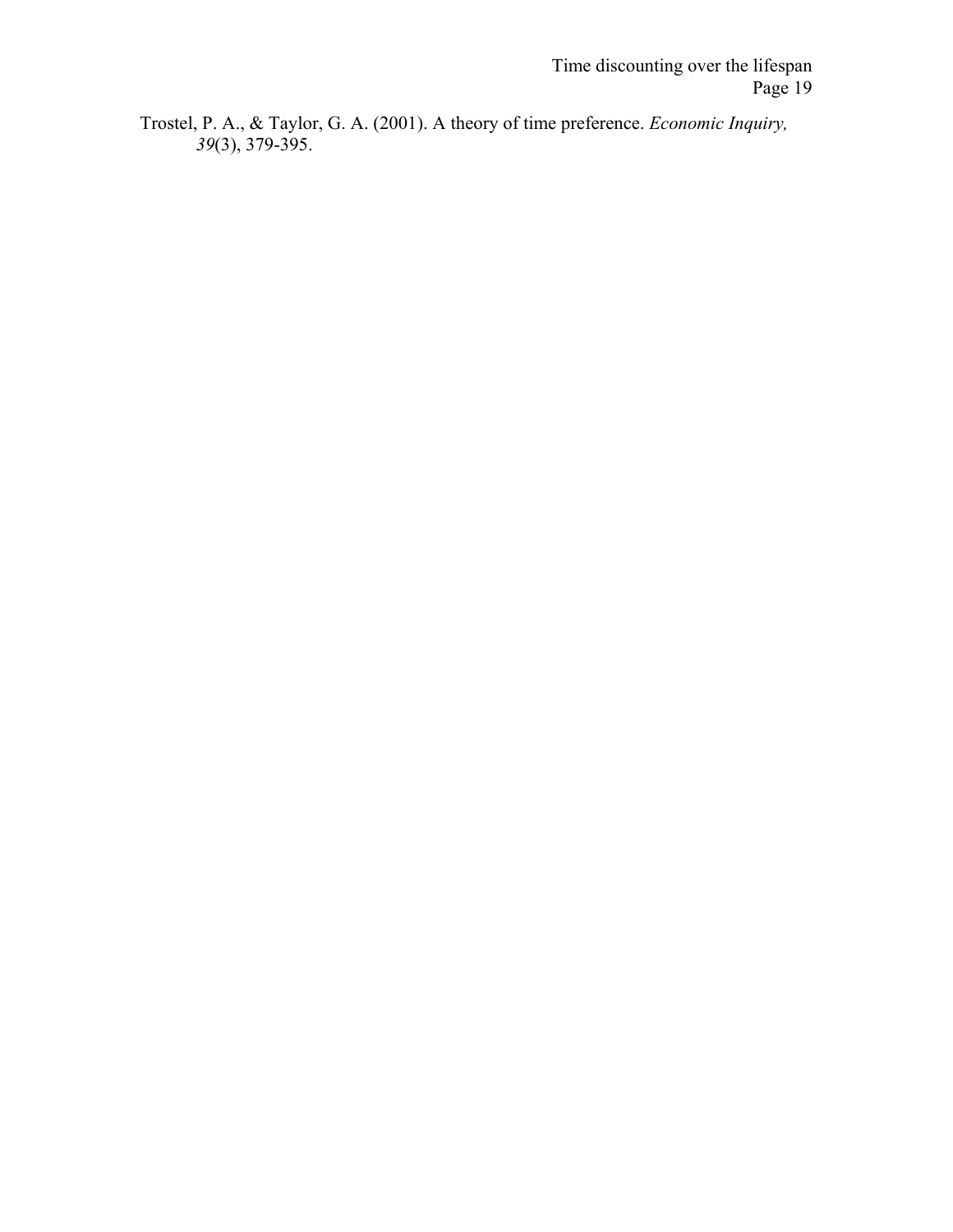| Table 1: Description of population according to selected demographic variables. |            |                 |                   |                           |                  |               |  |  |  |
|---------------------------------------------------------------------------------|------------|-----------------|-------------------|---------------------------|------------------|---------------|--|--|--|
| Group                                                                           | University | <b>Children</b> | Current<br>smoker | <b>Recent flu</b><br>shot | Income<br>(£000) | Home<br>owner |  |  |  |
| Young                                                                           | 30%        | 18%             | 28%               | 8%                        |                  | 20%           |  |  |  |
| <b>Middle Aged</b>                                                              | 22%        | 63%             | 28%               | 18%                       | 20               | 68%           |  |  |  |
| Elderly                                                                         | 0%         | 86%             | 26%               | 71%                       |                  | 48%           |  |  |  |

**Table 1: Description of population according to selected demographic variables.** 

**Table 2: Description of population according to ACORN cluster**.

|               | <b>ACORN</b> cluster |       |     |     |     |       |  |
|---------------|----------------------|-------|-----|-----|-----|-------|--|
|               |                      | В     |     |     |     | F     |  |
| Young         | 3%                   | 8%    | 45% | 10% | 15% | 20%   |  |
| <b>Middle</b> | 10%                  | 7%    | 27% | 17% | 24% | 15%   |  |
| Old           | 14%                  | $5\%$ | 17% | 14% | 14% | 36%   |  |
| UK            | $5\%$                | 19%   | 6%  | 34% | 19% | $7\%$ |  |

**Table 3: Mean and median discount factors for three age groups** 

|                           |        | Age groups |             |                |  |  |  |
|---------------------------|--------|------------|-------------|----------------|--|--|--|
|                           |        | Young      | Middle Aged | <b>Elderly</b> |  |  |  |
| $\delta(\leq 3)$          | Mean   | .70        | .76         | .67            |  |  |  |
|                           | Median | .72        | .79         | .76            |  |  |  |
| $\delta(0\rightarrow 10)$ | Mean   | .82        | .89         | .70            |  |  |  |
|                           | Median | .87        | .90         | .82            |  |  |  |
| $\delta(7\rightarrow 10)$ | Mean   | .81        | .83         | .62            |  |  |  |
|                           | Median | .83        | .88         | .73            |  |  |  |
| $\delta$ (holiday)        | Mean   | .78        | .73         | .64            |  |  |  |
|                           | Median | .78        | .78         | .69            |  |  |  |
| $\delta$ (flu)            | Mean   | .63        | .67         | .74            |  |  |  |
|                           | Median | .50        | .70         | .80            |  |  |  |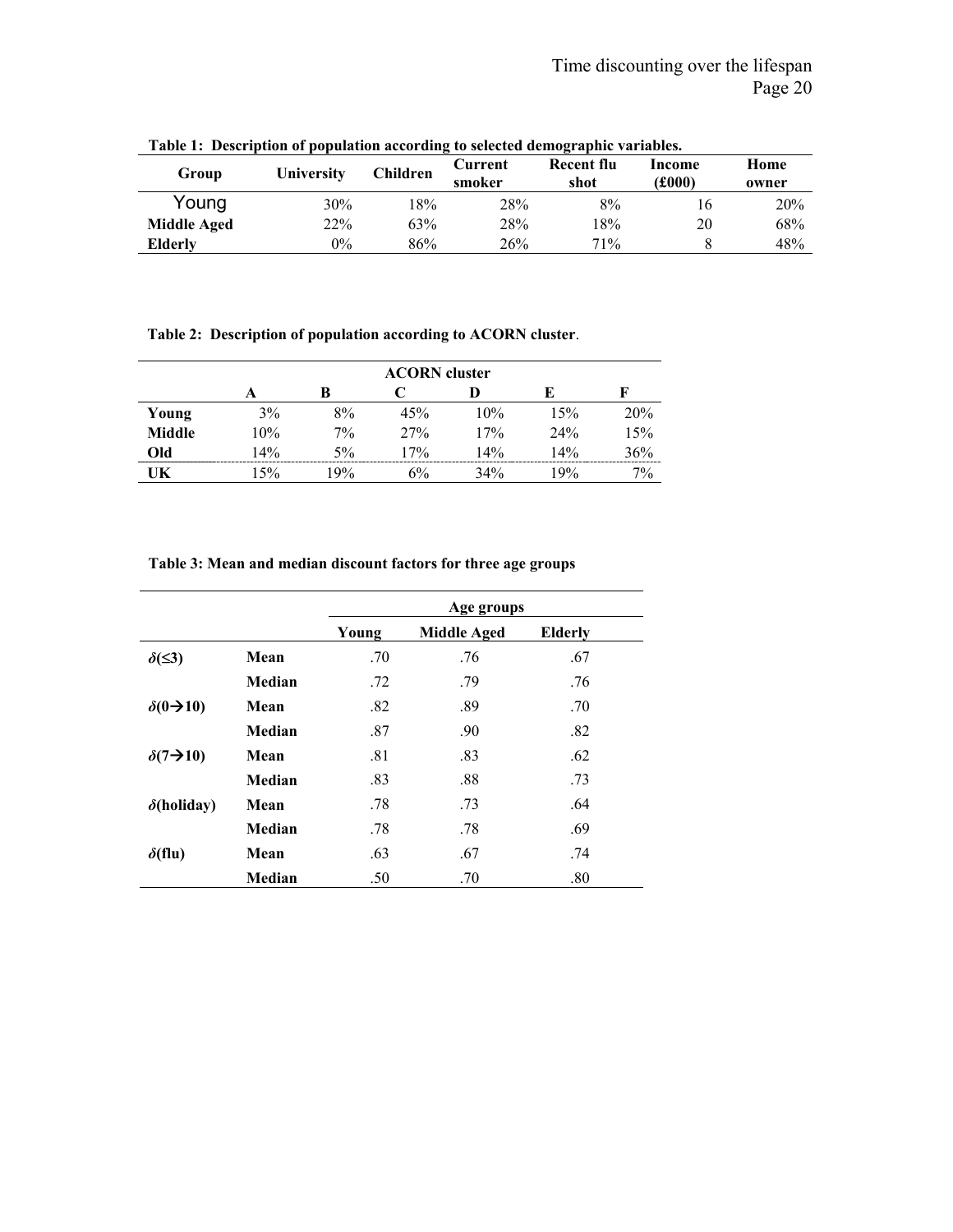|                 | $\delta \leq 3$ |      | $\delta(0\rightarrow 10)$ |      | ծ(7→10)   |      | $\delta$ (holidav) |      | $\delta$ flu |      |
|-----------------|-----------------|------|---------------------------|------|-----------|------|--------------------|------|--------------|------|
|                 |                 | Sig. |                           | Sig. |           | Sig. |                    | Sig. |              | Sig. |
| Intercept       | 773             |      | .957                      |      |           |      | .836               |      | .563         |      |
| Age             | .000            | .01  | ** $-002$                 | .03  | $***-003$ | .00  | $***-002$          | .01  | $*002$       | .08  |
| Z-age squared   | $*039$          | 08   | $***.068$                 | .00  | $***.055$ | 02   | $-.001$            |      | $-.014$      | .66  |
|                 | .04             |      |                           |      |           |      |                    |      | .04          |      |
| Mean $(\sigma)$ | .72 (.20)       |      | .81<br>$.19^{\circ}$      |      | (.23)     |      | .71(.20)           |      | .68(.28)     |      |

**Table 4: Age-only analysis for all discount factors.**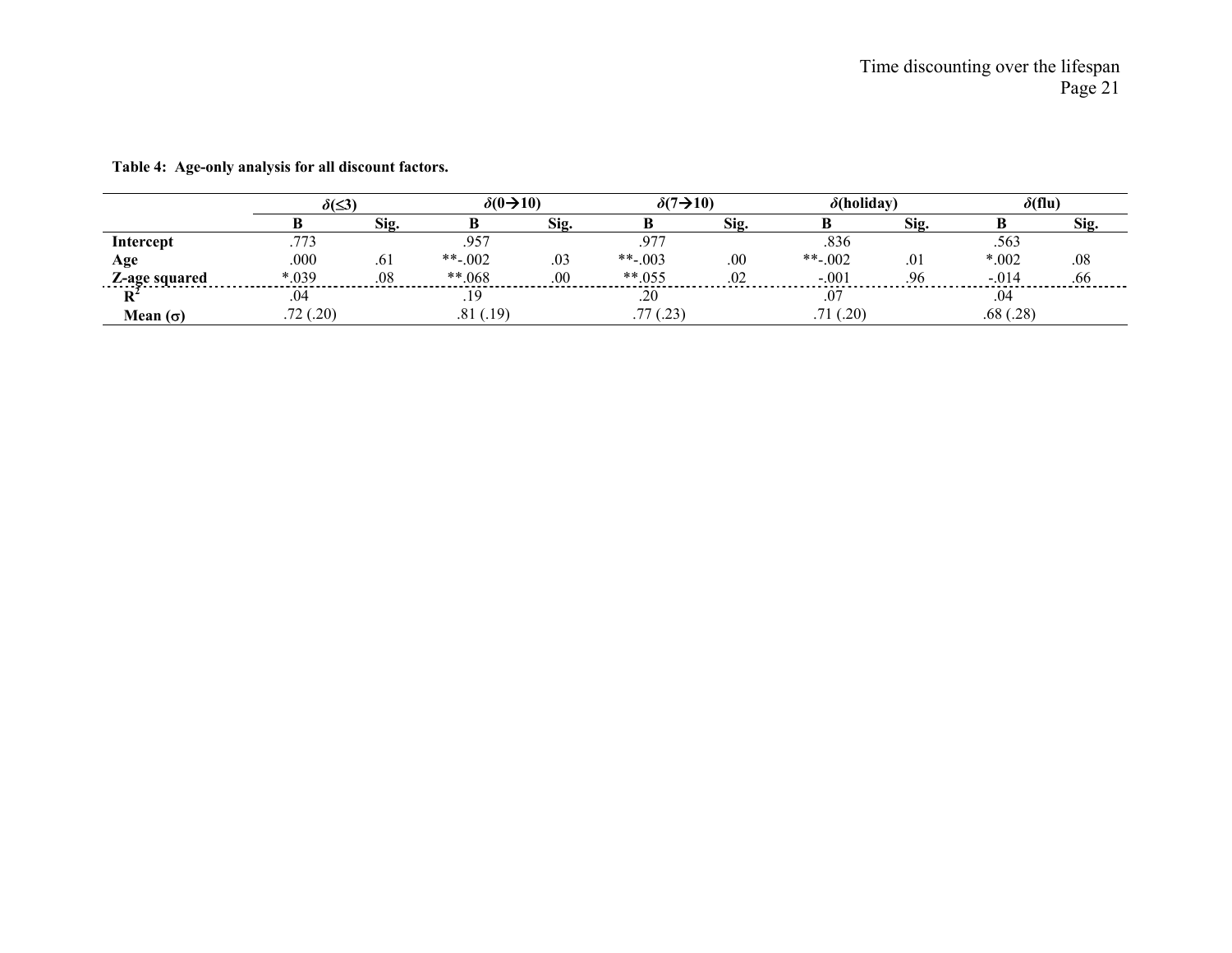|                  |           | $\delta(\leq 3)$ |           | $\delta(0\rightarrow 10)$ | $\delta(7\rightarrow 10)$ |      |           | $\delta$ (holiday) |           | $\delta$ (flu) |
|------------------|-----------|------------------|-----------|---------------------------|---------------------------|------|-----------|--------------------|-----------|----------------|
|                  | B         | Sig.             | B         | Sig.                      | В                         | Sig. | B         | Sig.               | B         | Sig.           |
| Intercept        | .525      |                  | .763      |                           | .708                      |      | .647      |                    | .746      |                |
| Age              | .000      | .96              | $-.002$   | .22                       | $***-0.04$                | .01  | **-.003   | .03                | $*003$    | .09            |
| Z-age squared    | .038      | .17              | $***.058$ | .02                       | .026                      | .36  | $-.001$   | .99                | .043      | .26            |
| <b>Sex</b>       | $***.113$ | .01              | .047      | .19                       | .069                      | .10  | .023      | .58                | .068      | .23            |
| <b>Education</b> | $-.018$   | .77              | $-.052$   | .33                       | .023                      | .72  | $-.092$   | .14                | $-.022$   | .52            |
| <b>Children</b>  | $-.039$   | .43              | $-.008$   | .85                       | .023                      | .72  | $-.017$   | .73                | .064      | .44            |
| Health           | $-.025$   | .42              | $-.004$   | .88                       | .029                      | .57  | $*057$    | .07                | $-.017$   | .80            |
| <b>Disease</b>   | $-.007$   | .88              | $-.040$   | .33                       | $-.005$                   | .87  | $-.071$   | .14                | $-.069$   | .12            |
| Flu shot         | .074      | .18              | .021      | .65                       | .001                      | .99  | .041      | .45                | .052      | .43            |
| <b>Income</b>    | .040      | .12              | $*042$    | .07                       | $*047$                    | .08  | .020      | .44                | $-.022$   | .52            |
| Home             | .009      | .84              | .023      | .57                       | .059                      | .21  | .020      | .66                | $-.078$   | .22            |
| A                | .060      | .45              | $***.146$ | .04                       | $*133$                    | .10  | .121      | .13                | $-.034$   | .76            |
| B                | .043      | .61              | .045      | .53                       | .020                      | .81  | .108      | .20                | $***-259$ | .02            |
| $\mathbf C$      | .019      | .71              | .032      | .49                       | .002                      | .98  | .035      | .51                | $-.005$   | .94            |
| D                | .030      | .67              | .079      | .19                       | .066                      | .35  | .009      | .90                | $***-199$ | .04            |
|                  | .061      | .31              | .027      | .60                       | .054                      | .38  | .095      | .11                | $***-171$ | .04            |
| $R^2$ (Adjusted) | .16(.04)  |                  | .30(.20)  |                           | .33(.24)                  |      | .17(0.04) |                    | .19(0.07) |                |

**Table 5: Full regression analysis for all discount factors.**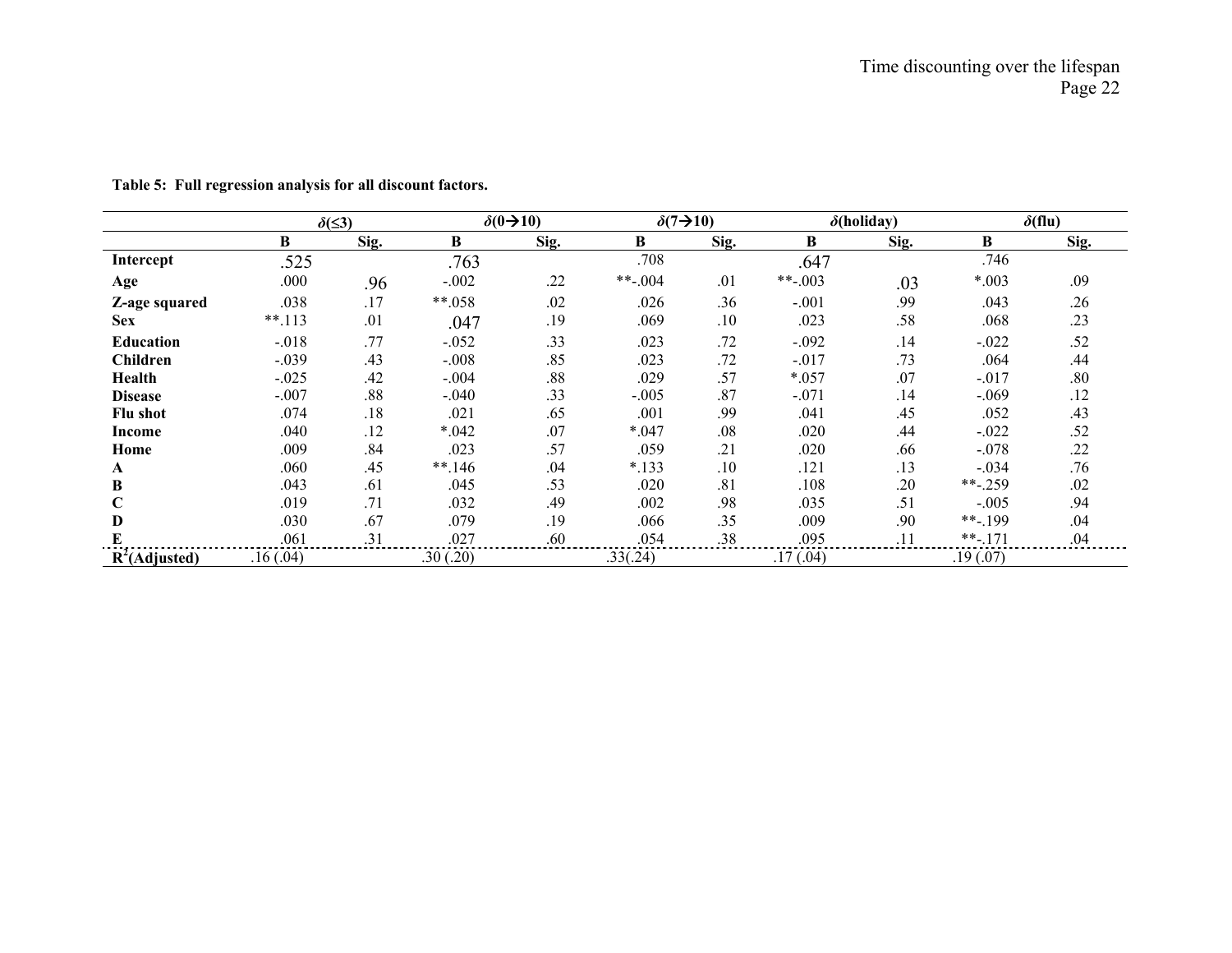|                    | <b>ACORN Cluster</b> |      |      |      |      |      |  |  |
|--------------------|----------------------|------|------|------|------|------|--|--|
| Age group          | A                    | В    |      | D    | Е    | F    |  |  |
| Young              | 0.50                 | 0.43 | 0.71 | 0.60 | 0.47 | 0.68 |  |  |
| <b>Middle Aged</b> | 0.73                 | 0.63 | 0.69 | 0.49 | 0.69 | 0.86 |  |  |
| <b>Elderly</b>     | 0.83                 | 0.50 | 0.90 | 0.62 | 0.53 | 0.82 |  |  |
| Mean               | 0.69                 | 0.52 | 0.77 | 0.57 | 0.56 | 0.79 |  |  |

**Table 6: Delay discounting** *δ***(flu) as a function of ACORN Cluster** 

**Table 7: Comparison of discounting parameters obtained by Green et al. (1994) and in the present study.** 

|                     | <b>Green et al. (1994)</b> |      | This study |        |  |
|---------------------|----------------------------|------|------------|--------|--|
|                     |                            |      |            |        |  |
| <b>Children</b>     | .618                       | .368 |            |        |  |
| <b>Young adults</b> | .075                       | .724 | .076       | .516   |  |
| Middle aged         |                            |      | .120       | .289   |  |
| <b>Elderly</b>      | 002                        | 5.01 | .001       | 15.401 |  |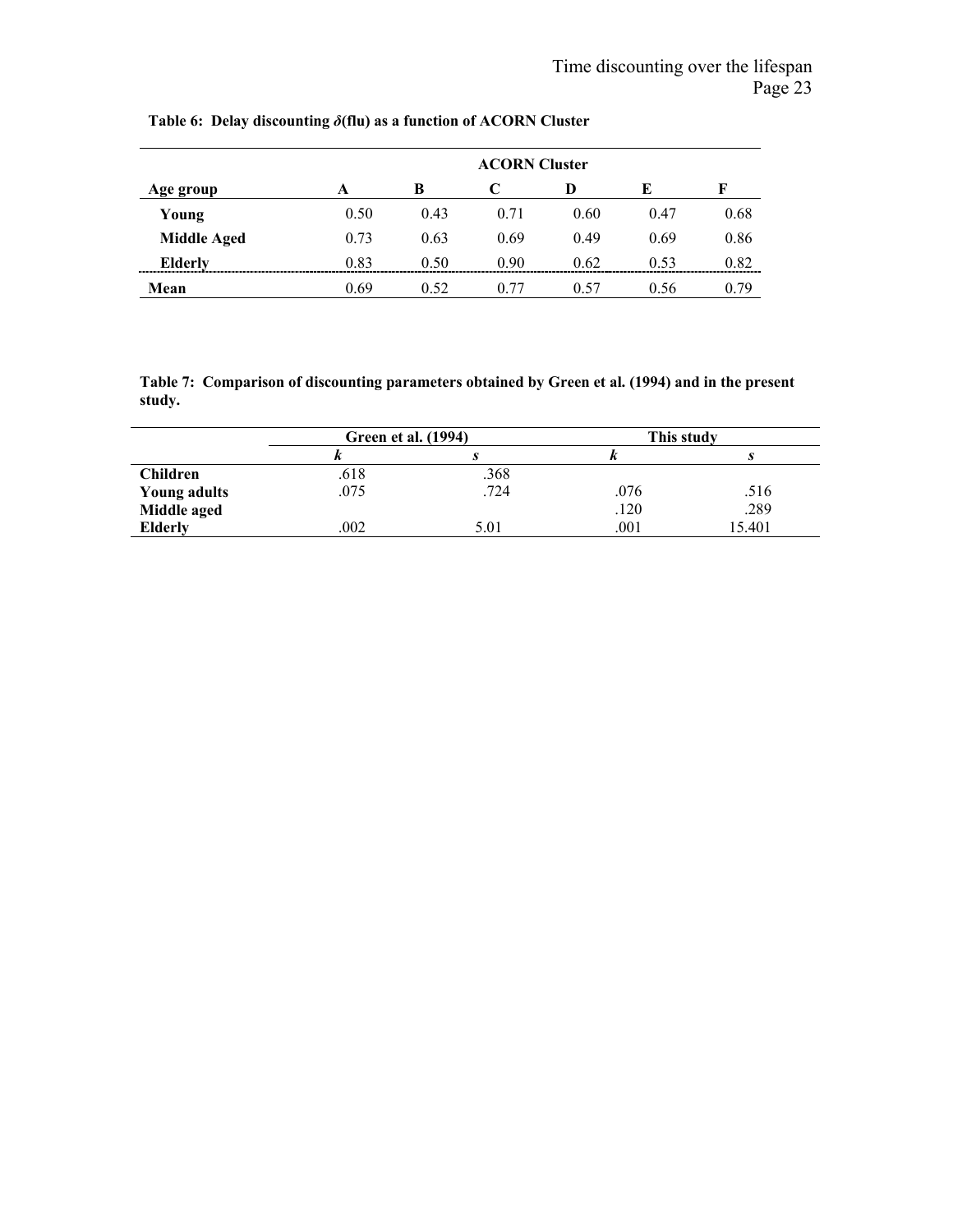#### **Figure captions**

Figure 1: Patterns of time discounting over the lifespan as predicted by Rogers (1994), Trostel and Taylor (2001) and Sozou and Seymour (2003).

Figure 2: Box plot showing age distribution of three groups of participants divided by sex. The line in the box is the median, the box gives the interquartile range (including 50% of values), and the whiskers give extreme values.

Figure 3: Z-Age squared. This variable is used to test the hypothesized curvilinear relationship between age and discounting.

Figure 4: Comparison of *δ* for delays of different length. The lines labelled 'Green' show results predicted from the best-fitting functions described by Green et al. (1994). The shapes (circles, triangles, squares) show data collected in the present study, along with their associated best-fitting line.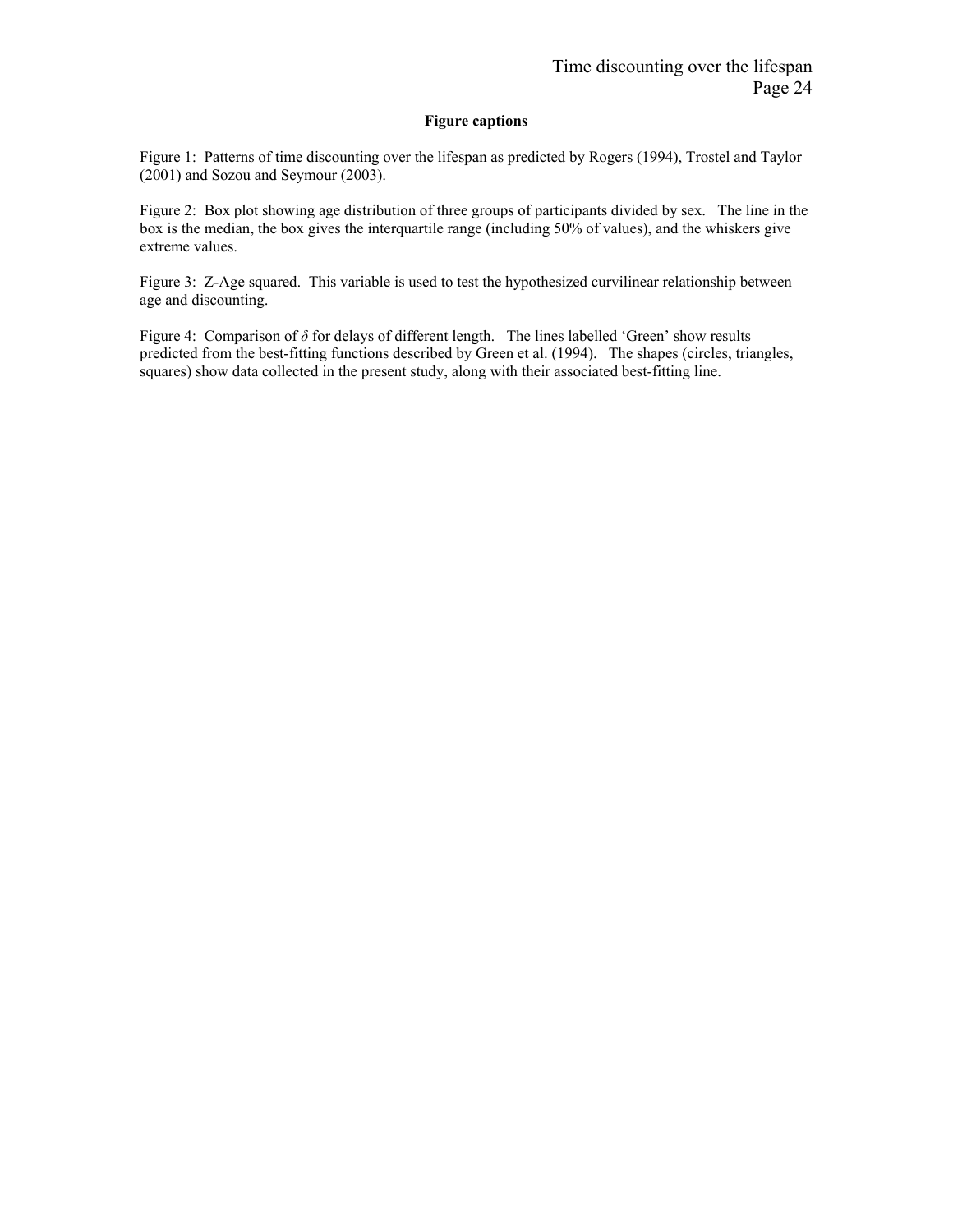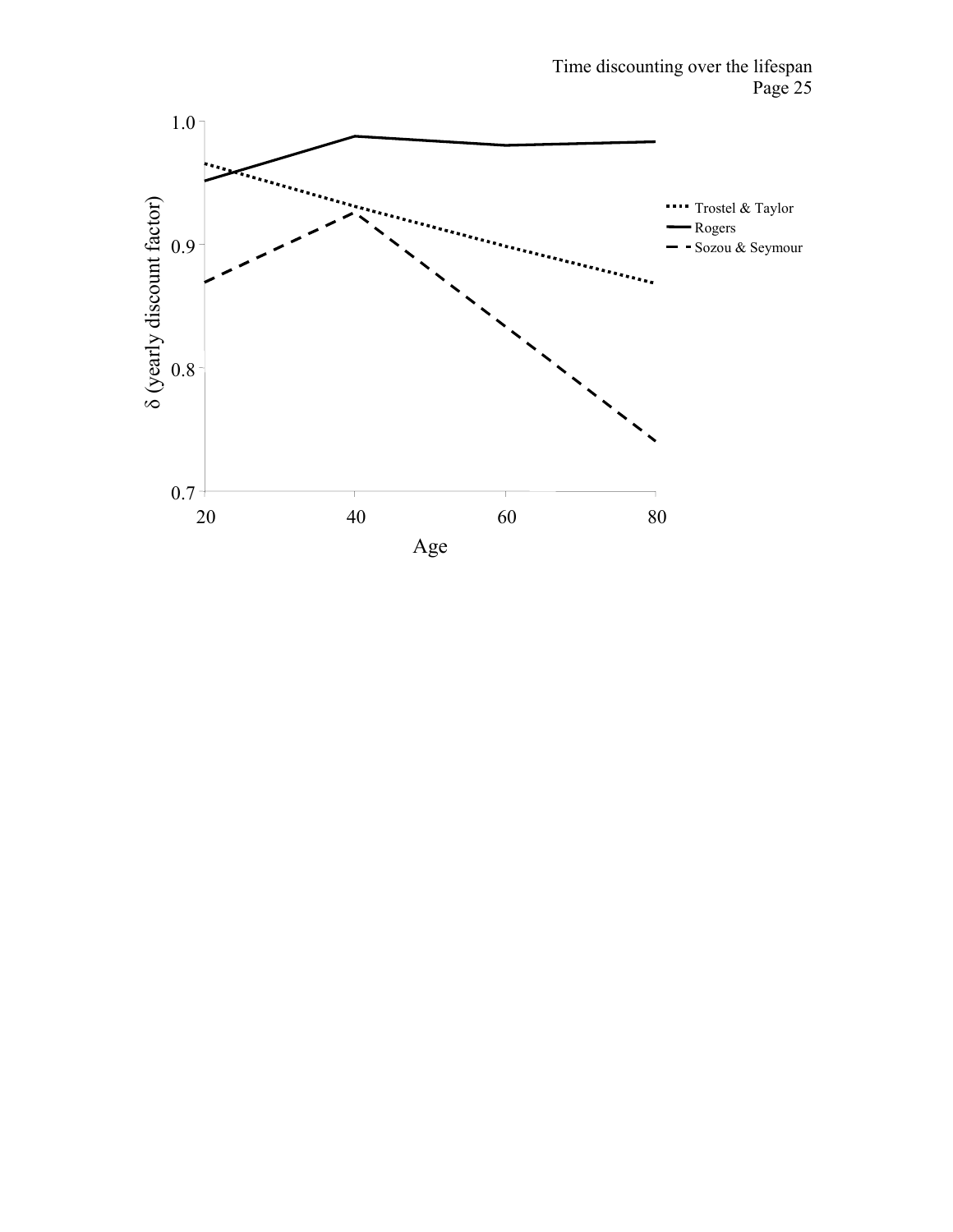

Age group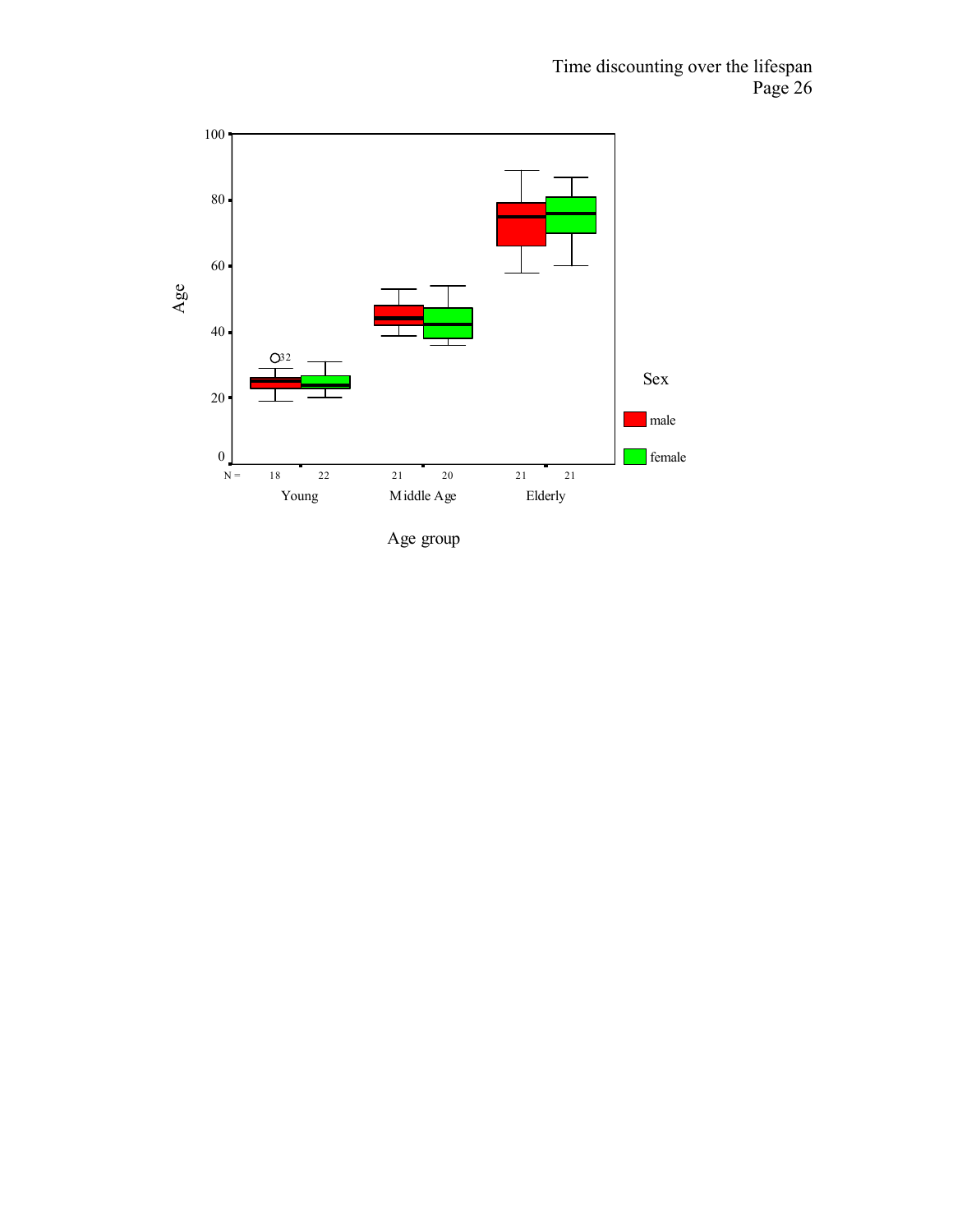

Age